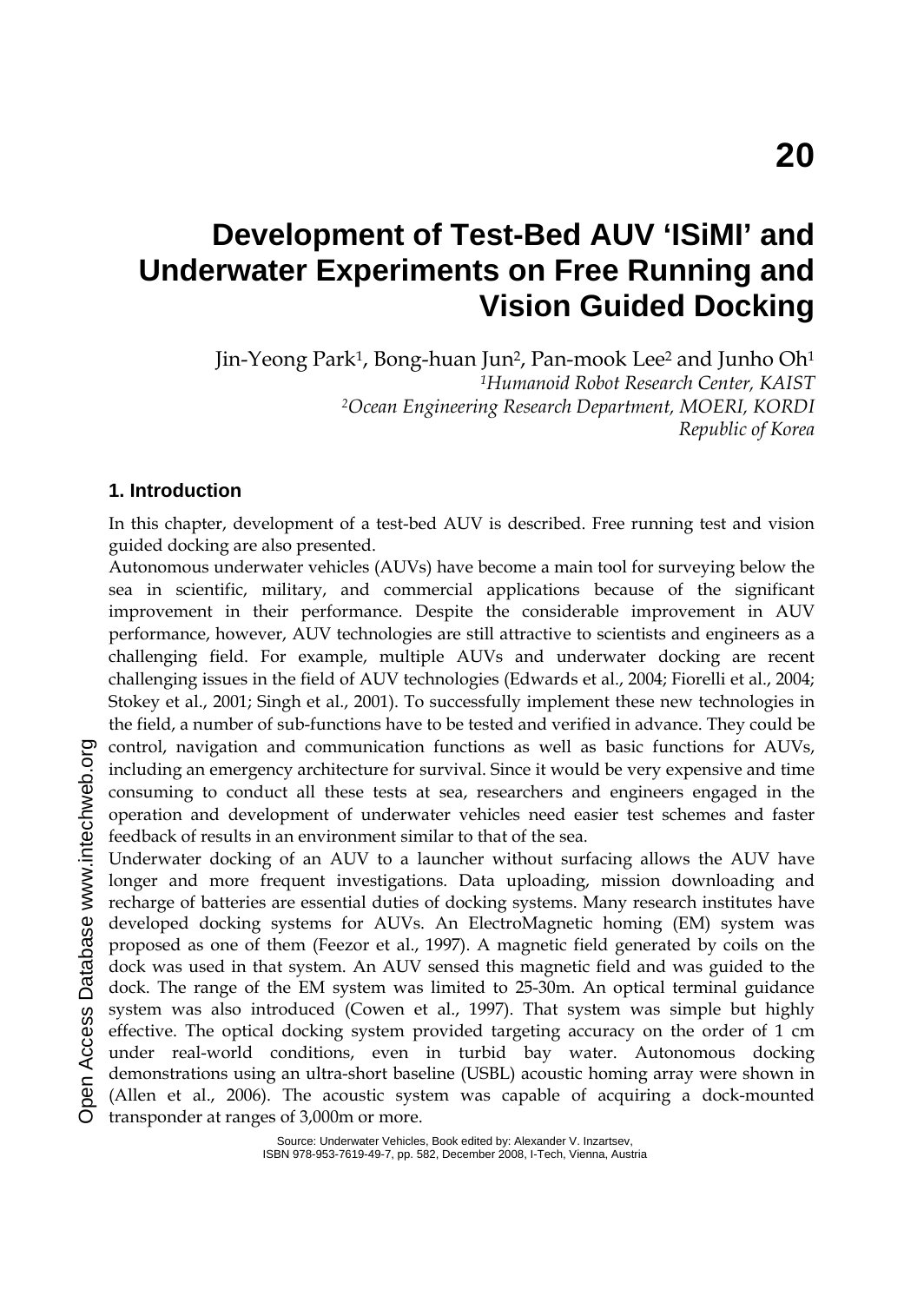The superiority of the vision system was described in Deltheil et al. (2000). Deltheil et al. (2000) introduced simulations of an optical guidance system for recovery of an unmanned underwater vehicle (UUV). Acoustic, magnetic and optical sensing methods were compared. It was shown that the optical method is superior and the best choice for the UUV recovery guidance system. Vision systems can be easy to operate, robust and fast analyzing (Deltheil et al., 2000). Lee et al. (2002) suggested a visual servo control algorithm using one camera and an optical flow equation. The optical flow equation was combined with the linearized equations of motion of an AUV. They derived a state equation for the visual servoing AUV. They supposed that a charge-coupled device (CCD) camera was installed at the nose of an AUV. Hong et al. (2003) introduced an algorithm for how to estimate relative pose and relative position between an AUV and an underwater dock. They supposed that lights were arranged on the circular rim of the entrance to the dock. Then, the lights were projected as an ellipse on the camera image plane. The geometric and perspective relationship of the circle in 3-dimension space and the ellipse in a projected 2-dimension plane were used in that scheme. From the geometric shape of the ellipse, relative distance and relative pose were estimated. One shortcoming of the above research is that, there were no underwater experiments to verify the algorithms in Deltheil et al., (2000) or Hong et al., (2003).

The Maritime and Ocean Engineering Research Institute (MOERI), a branch of the Korea Ocean Research and Development Institute (KORDI), has developed a model for an AUV named ISiMI. ISiMI comes from the name of a small but strong fish from an old traditional story in Korea. In English, ISiMI is the acronym for Integrated Submergible for Intelligent Mission Implementation. ISiMI is an AUV platform that satisfies the various needs of the experimental tests required for the development of control and navigational architectures or software algorithms for underwater flying vehicles. To carry out a number of tests while avoiding many difficulties in field trials, the first version of ISiMI was designed to cruise in the Ocean Engineering Basin (OEB), a facility in KORDI that simulates the ocean's environment.

A series of free running tests was conducted to investigate the dynamic characteristics of ISiMI and to validate its various functions as a test-bed AUV. These tests included a turning test, a zigzag test, an automatic heading test, a depth control test and a guidance control test. The experimental responses were analyzed and compared with the simulation responses to verify the discrepancies between the two sets of results.

This chapter presents a review of our research work on the development of the AUV ISiMI and its performance evaluation, by simulations and experimental tests. First, the design and implementation of ISiMI, including its positioning system in the OEB, will be presented. Second, a series of test results in the basin and a discussion of the results will be presented, with comparisons of the simulated and experimental outputs. Finally, the second generation ISiMI, ISiMI100, a sea-trial version of ISiMI, will be introduced.

This chapter also presents a final approach algorithm for underwater docking based on vision-guidance, as well as its experimental realization. Configuration of the visionguidance system for ISiMI will be described. Next, the image processing method used to discriminate an underwater dock is explained. The arrangement of the lights on the dock and how to estimate the center of the dock from the position of the lights is described. The final approach algorithm guides the AUV from when it reaches a distance of 10-15m away of the dock until it reaches the dock. It generates reference yaw and reference pitch from the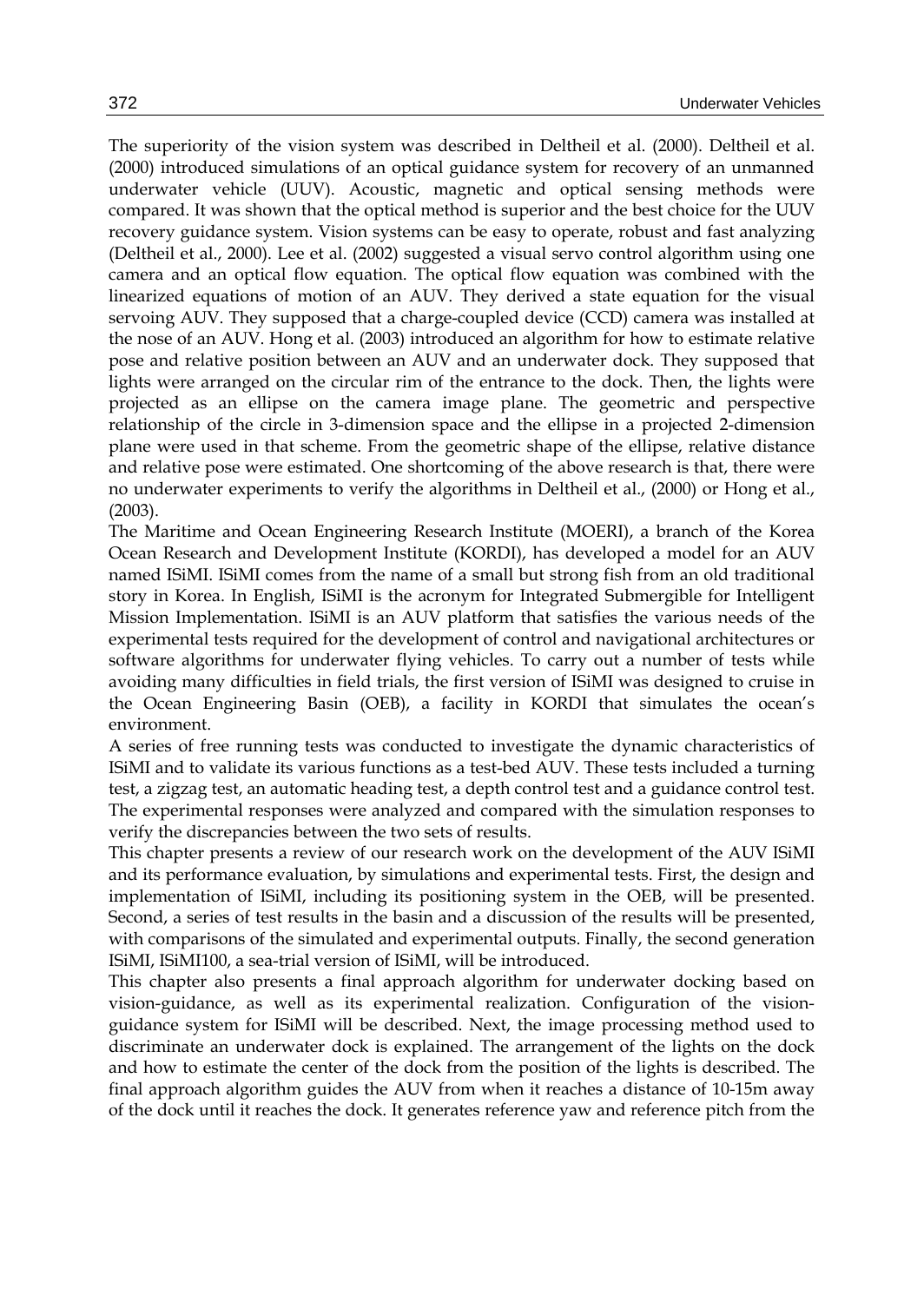estimated center and allows the AUV to track them. Underwater docking experiments are also introduced. The overall system validity was investigated and the final approach algorithm was verified. There was a position where the lights on the dock were outside of the camera viewing range when the AUV was close to the dock. It was expected that the vision-guidance would be invalid in this area. It was also expected that an algorithm based only on visionguidance would be insufficient in the underwater experiments. Hence, an auxiliary method for precisely guiding the AUV in the area close to the dock is also suggested.

# **2. System design of the ISiMI AUV**

## **2.1 Basic design concept**

The basic design concept of the AUV ISiMI is hinged on the implementation of a small vehicle that can be easily launched, recovered and operated without special handling equipment. This concept of a small AUV is intended to provide researchers with fast experimental feedback on new algorithms and instruments necessary to develop AUV technologies. Several AUVs were reviewed to lead the concept of ISiMI. Sea Squirt AUV, which is 1m long and weighs 35 kg, was built in 1988 under the MIT Sea Grant to gather oceanographic data from the Charles River and serve as a test-bed for software and instrumentation, with component costs of \$40,000. Then the MIT Sea Grant built Odyssey I and II for oceanographic research, with component costs of \$50,000 and \$75,000, respectively (Bellingham et al., 1993). Hydroid's REMUS (Allen et al., 1997; Stokey et al., 2001) and GAVIA AUV, developed by WHOI and Hafmynd, respectively, are small commercially available AUVs with diameters less than 25 cm.

MOERI-KORDI has a big square basin, OEB, for simulation of real sea conditions. OEB is 68.8m long, 37.2m wide and 4.5m deep. Wave, current and wind generators are installed in the basin. The purpose of ISiMI is to serve as a test-bed AUV for the development of AUV technologies with fast experimental feedback in an OEB environment. The size of ISiMI is constrained by the OEB environment, so ISiMI is able to run free in OEB. Its downsizing is at the highest level of the design process. Because the dimensions of the AUV conflict with the space and payload for instruments, however, the hull size and weight of ISiMI were determined in the spiral design process, which is a feedback design from the basic design to the detailed design.

In general, the hull shape of AUVs has mainly two types. The first is the cruising type, which looks like a torpedo, and which surveys from hundreds of meters to hundreds of kilometers. Its streamlined shape is adopted for AUVs to minimize the drag forces acting on the hull while the AUV is cruising. They use axial thrusters and control planes to control their motion. The other type of hull shape is the hovering type, which inspects a specific area from several meters to hundreds of meters. Several thrusters are installed to keep their precise positions and attitudes in hovering motion. Since ISiMI is a test-bed for underwater survey and docking technologies, the torpedo-type hull shape was adopted. Moreover, a pressure hull structure was chosen rather than an open frame structure for spatial efficiency.

## **2.2 Design goal**

Considering ISiMI's basic design concept, we formulated its design goals as follows:

1. *Downsizing:* Its weight had to be 20–30 kg, including payloads for additional sensors or instruments. This scale can be handled by one or two people.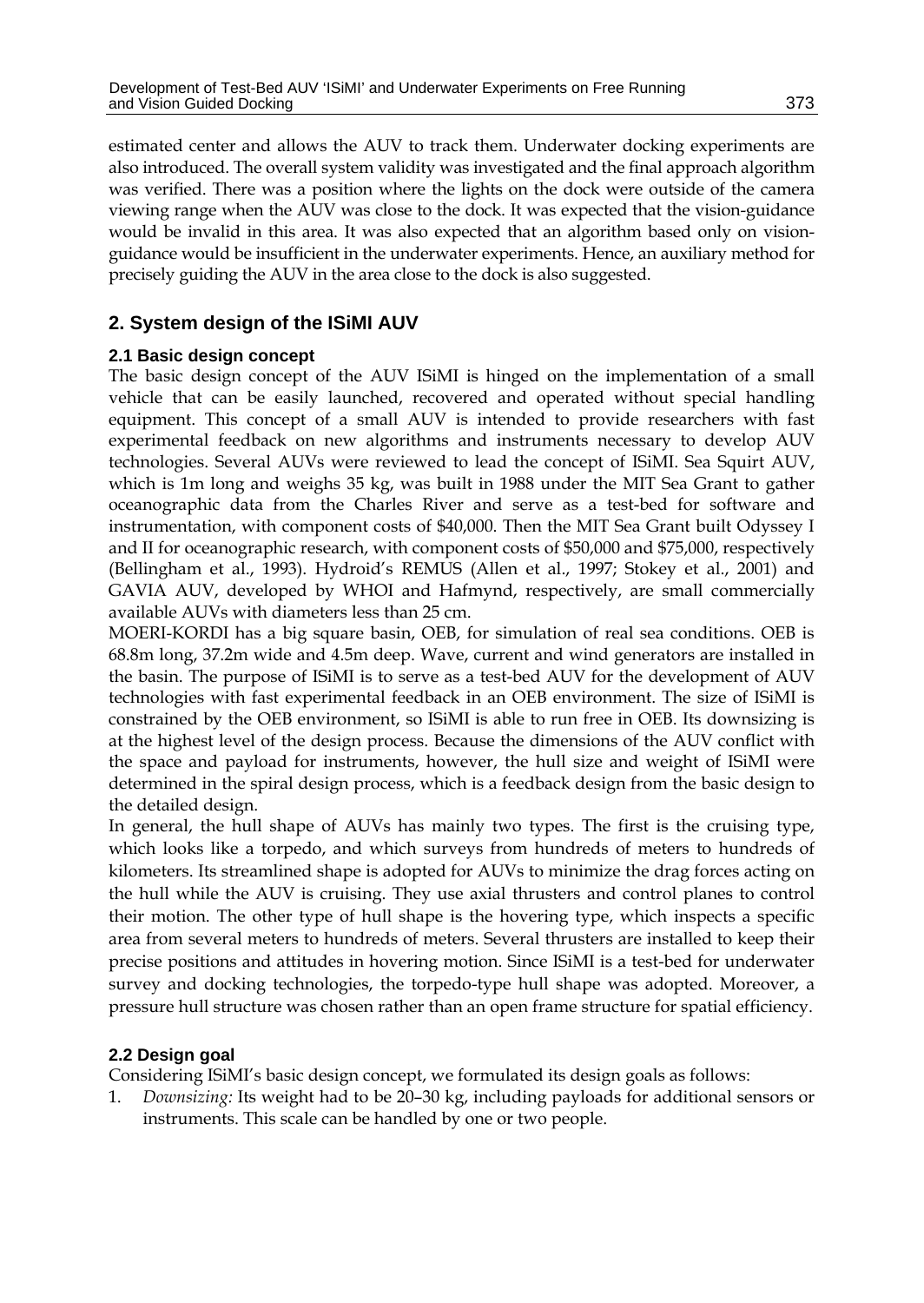- 2. *Operating speed and duration:* The vehicle must have been able to operate for more than 3 h at a speed greater than two knots.
- 3. *Hull shape:* The hull had to have an experimentally known shape that would make it convenient to estimate the hydrodynamic coefficients of a mathematical model and that would minimize the drag force to increase the efficiency of the AUV's thrust. It also had to have space for additional instruments and to endure a depth rating of more than 20m.
- 4. *Computing and processing power:* The AUV's embedded computer system had to have enough computing power to process navigational and control algorithms and to gather data.
- 5. *Reliability and compatibility:* The system had to employ proven equipment to minimize the faults of subsystems and to increase the reliability of the entire system. The equipment had to be chosen from among the vendor-supplied instruments continuously and stably.
- 6. *Extendability*: The AUV had to have the capacity to have additional functions with minimal changes in the basic design of its mechanical and electrical systems.

## **3. System implementation of ISiMI AUV**

#### **3.1 Overview of ISiMI**

In the consideration of the design concept, a first version of ISiMI was manufactured with fundamental sensors that were required to enable it to cruise in the OEB. The appearance of ISiMI is shown in Fig. 1. Adopting the modular design concept, we can insert additional mission sensors by extending the length of the AUV's mid-section hull. Fig. 2 shows the ISiMI hull that was extended by inserting an acoustic telemetry module, and Table 1 shows a comparison of the principal dimensions of ISiMI and the extended ISiMI. This chapter



Fig. 1. Appearance of ISiMI AUV



Acoustic telemetry module

Fig. 2. Acoustic telemetry module

focuses on the first version of ISiMI AUV to cruise in the OEB. The ISiMI system is divided into a mechanical system, a control system and a communication system. Its mechanical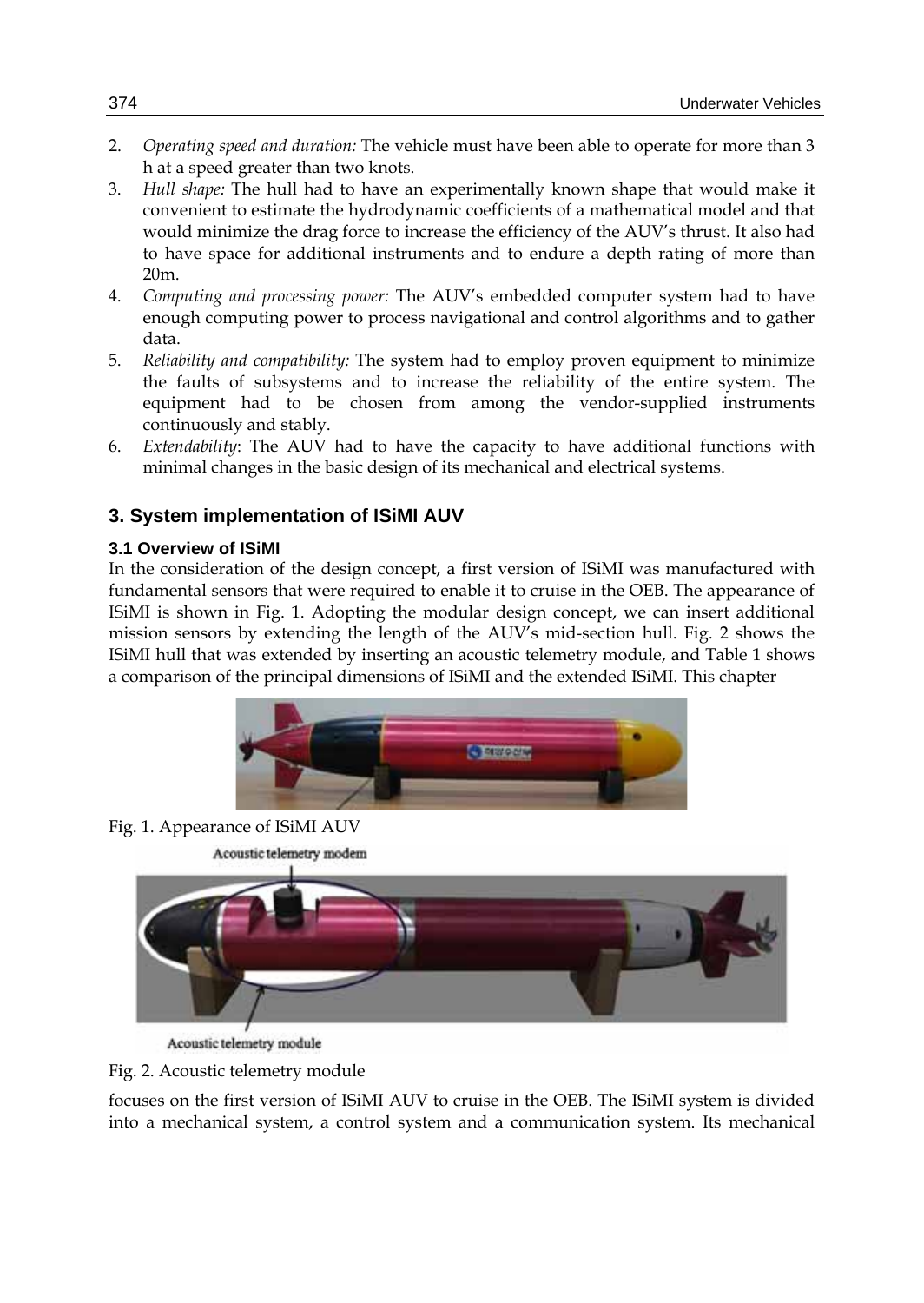system includes its hull structure, its thruster and its control fins. Its control system includes a computer, electrical interface boards, sensors and software. Its communication system, which enables it to communicate with surface or other vehicles, includes wired and wireless LAN and a R/F modem. The extended ISiMI has an acoustic modem for underwater wireless communication. A new generation ISiMI100 will be equipped with a hybrid navigation system composed of an inertial measurement unit, a Doppler velocity log and range information (Lee et al., 2007; Lee and Jun, 2007).

| Symbol           | <b>ISiMI</b> | ISiMI100 | Unit | Description     |
|------------------|--------------|----------|------|-----------------|
|                  | 1196         | 1582     | mm   | Overall length  |
|                  | 170          | 200      | mm   | Diameter        |
| W                | 15           | 38       | kg   | Weight          |
|                  | $1.0\,$      | 1.5      | m/s  | Design velocity |
| $u_{\text{max}}$ | 2.0          | 2.0      | m/s  | Max velocity    |

Table 1. Dimensions of ISiMI

### **3.2 Mechanical system**

The hull size of the ISiMI AUV is constrained by the space for the onboard instruments, and the hull shape is constrained by the AUV's hydrodynamic characteristics. The standard hull length and diameter are 1.2 and 0.17 m, respectively, considering the installation of the onboard equipment, which will be described in the following sections. The hull shape of the ISiMI AUV was designed based on the Myring hull profile equations (Myring, 1976), which are known as the best contours for minimizing the drag coefficient for a given ratio of body length and diameter. The dimensions of the ISiMI AUV are shown in Table 2. Its hull contour is shown in Figs. 3. Its mid-section is a pressure housing made of aluminum, and its nose section is a flooding hull made of polyurethane. Its tail-section tube, which includes a mounting jig for a BLDC motor and three linear actuators, is covered by a buoyant material. The NACA 0012 cross-section was adopted for the control plane. The design parameters are

listed in Table 3. Linear stepper motors were chosen for the fin actuators. The pair of rudders is controlled by a linear stepper motor, and the two stern elevators are independently driven by two linear stepper motors. Assuming the maximum torque required by the control fin is 10 kg cm, including the torque margin for mechanical loss, and assuming that the distance between the fin shaft and the driving axis is 5 cm, we chose a 25N stepper motor for each elevator and a 50N motor for the rudders. The capacity of the thruster motor was estimated based on the drag equation, described as

$$
F_d = -\frac{1}{2} C_d \rho A_f u |u| \tag{1}
$$

wherein  $F_d$  is the form drag acting on the hull,  $C_d$  is the drag coefficient,  $A_f$  is the maximum cross-sectional area of the hull, *u* is the advanced speed, and *ρ* is the water density. The required power capacity was obtained using:

$$
P_M = -\frac{1}{2} C_d \rho A_f u |u| \cdot \eta \cdot u \tag{1}
$$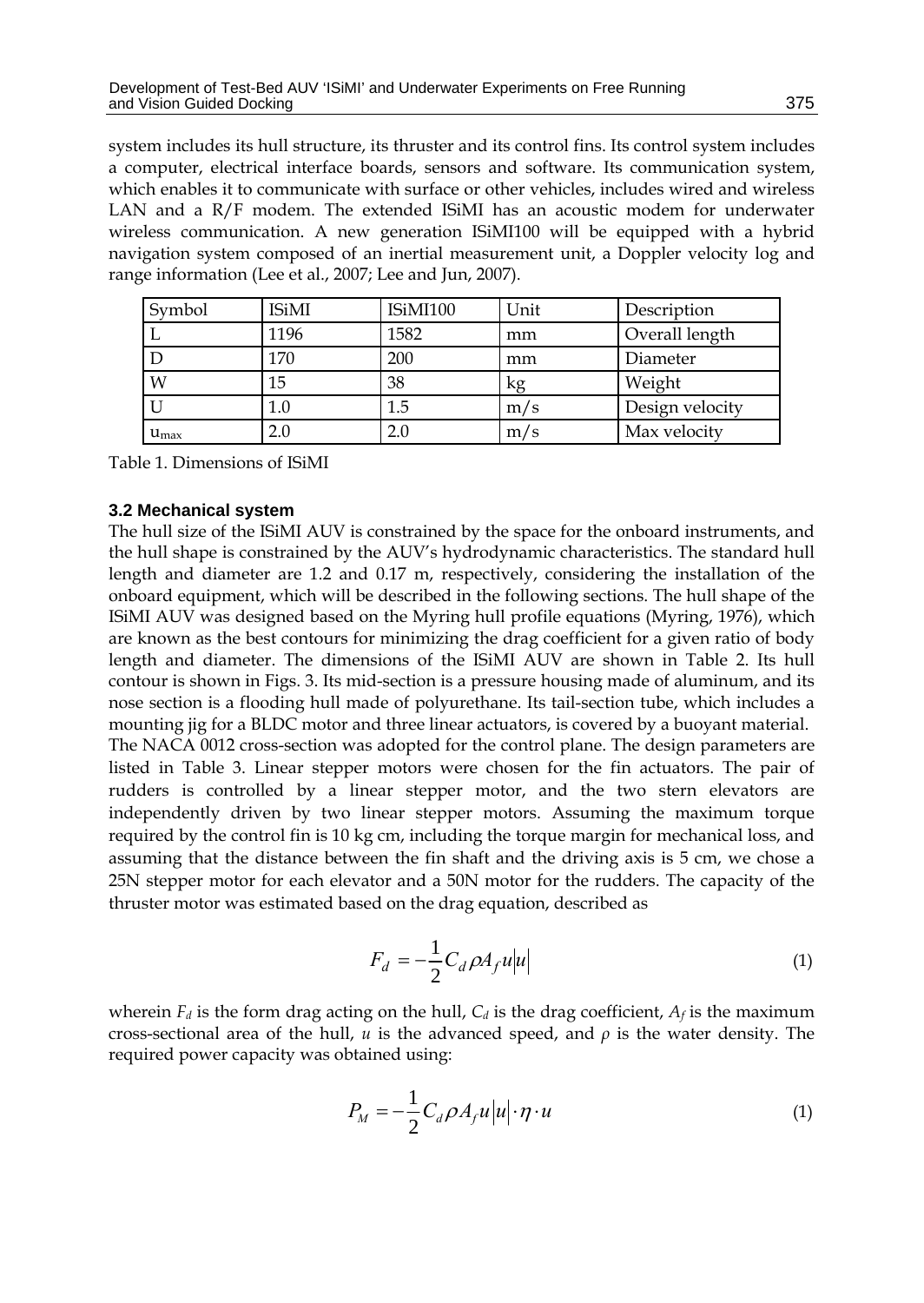wherein  $P_M$  is the estimated power capacity of the thrust motor, and  $\eta$  is the total efficiency, including the motor efficiency, the mechanical efficiency (including the friction loss), and the propeller efficiency. The calculation results are shown in Table 4 when the total efficiency was reduced to 0.4. To achieve more than the maximum design speed, an 80-watt BLDC motor with a reduction gear with a 5.8:1 gear ratio (made by Maxon Motors) was selected as the thruster motor. The selected propeller for the thrust system was KP452 S175, from the KORDI propeller series.



Fig. 3. Hull contour of ISiMI AUV.

| Parameters   | Value | Unit | Description    | Remark |
|--------------|-------|------|----------------|--------|
| a            | 200   | mm   | Nose section   |        |
| b            | 600   | mm   | Mid-section    |        |
|              | 400   | mm   | Tail section   |        |
| D            | 170   | mm   | Diameter       |        |
| doffset      | 4     | mm   | Nose offset    |        |
| $b_{offset}$ | 30    | mm   | Tail offset    |        |
| 1f           | 1196  | mm   | Forward length |        |
|              | 1200  | mm   | Total length   |        |

Table 2. Hull parameters of IsiMI

| Parameters         | Value  | Unit            | Description       | Remark |
|--------------------|--------|-----------------|-------------------|--------|
| $\mathrm{S_{fin}}$ | 4819.5 | mm <sup>2</sup> | Planform area     |        |
| $\Lambda$ finpost  | 550    | mm              | Moment art wrt CB |        |
| $v_{\rm max}$      | 20     | degress         | Maximum fin angle |        |

Table 3. Fin parameter of ISiMI

| Speed    | 1m/s   | 1.5m/s  | 2m/s    | 2.5m/s  |
|----------|--------|---------|---------|---------|
| $F_d(N)$ | 2.2698 | 5.1071  | 9.0792  | 14.1867 |
| $P_d(W)$ | 2.2698 | 7.6608  | 18.1584 | 35.4656 |
| $P_M(W)$ | 5.6745 | 19.1514 | 45.3960 | 88.6641 |

Table 4. Drag force and required capacity of thrust motor for ISiMI AUV at Re = 1.6E+6, d = 0.17mm,  $C_d$  = 0.2,  $\sigma$  = 1.00E+03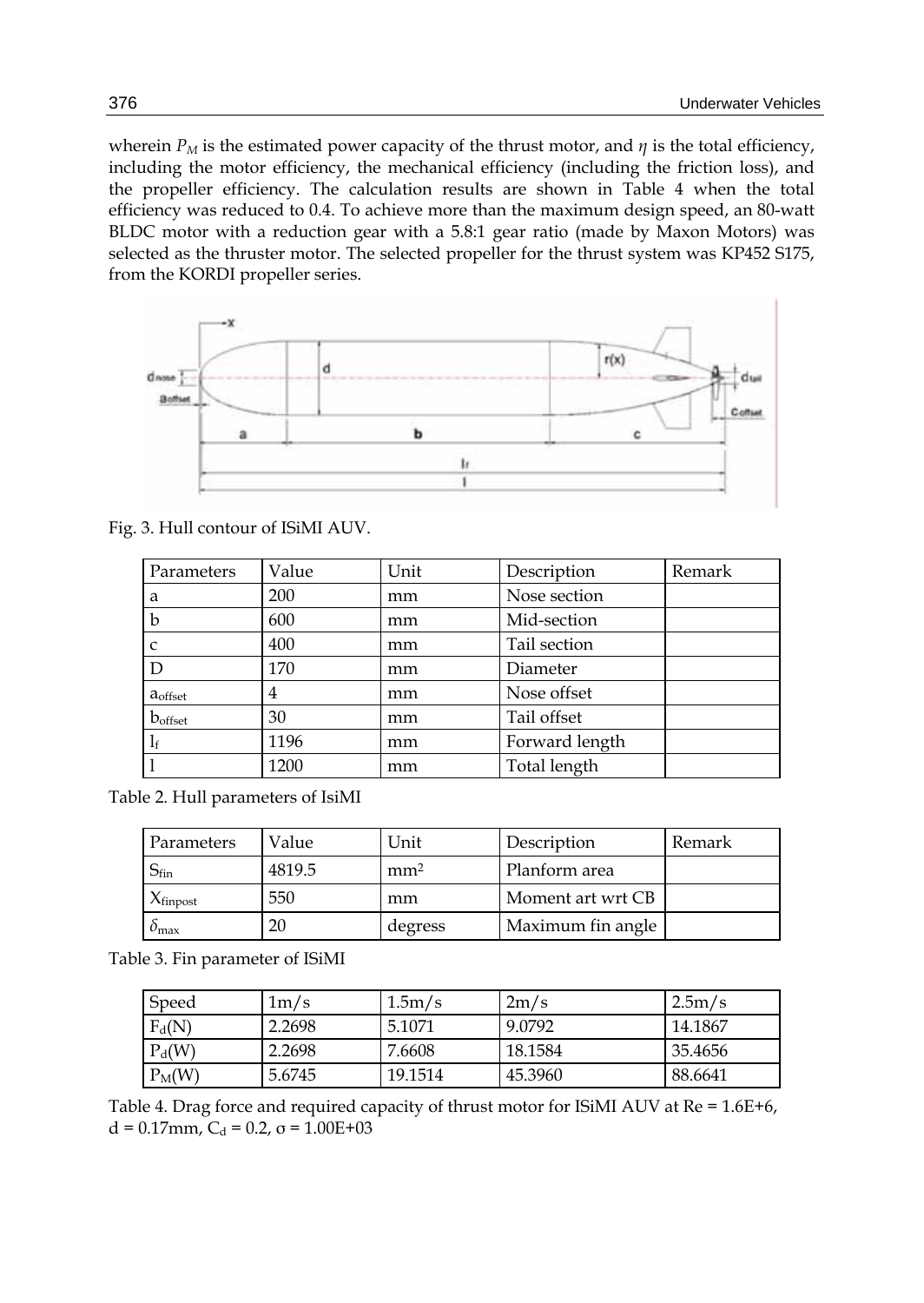## **3.3 Control System**

The standard sensors of ISiMI include an AHRS (attitude heading reference system), a pressure sensor, a CCD camera, and a voltage sensor to check the battery voltage. The AHRS supplies information on the 3-axis angular velocities, 3-axis accelerations, 2-axis inclinations, and heading to the control system. The depth information is gathered from the pressure sensor. A CCD camera mounted on the nose is used to detect the underwater dock at the final stage of the underwater docking for the terminal guidance.

The general arrangement of the parts of ISiMI is shown in Fig. 6. The core of ISiMI's control system is a single-board computer interfaced with a frame grabber, a serial extension board, and a controller area network (CAN) module via a PC104 bus. Figure 4 shows a block diagram of ISiMI's control system. The operating system of the main computer is Windows XP, with real-time extension (RTX). The application software for the graphic user interface and the dynamic control of ISiMI is implemented with Visual C++. To interface sensors and actuators with the main controller, a sub-controller using a Micro Controller Unit (MCU) was developed. The sub-controller communicated with the main controller via a CAN. It controlled the linear actuators and digital and analog I/O intraface. A block diagram of the sub-controller is shown in Fig. 5. The operating duration of ISiMI was estimated at four hours with lithium-polymer batteries of a 207Wh capacity, as shown in Table 4. The total weight of ISiMI in air is 20 kg, including an additional payload of 5 kg. The CCD camera and the frame grabber constitued a vision-guidance system. Fig. 7 is a block diagram of the vision-guidance system. The CCD camera transmitted the Consultative Committee on International Radio (CCIR) signal to the frame grabber. The frame grabber was a PC/104+ type and grabbed image frames at 10-15 Hz. Specifications for each are shown in Table 5 and Table 6, respectively. The image frames were processed on a Windows timer which was not deterministic. Because the image processing could take a lot of time, it was not possible to do it using a deterministic timer. Results of the image processing were stored in the shared memory. The real-time controller extracted and used the results from the shared memory.



Fig. 4. Control system diagram of ISiMI.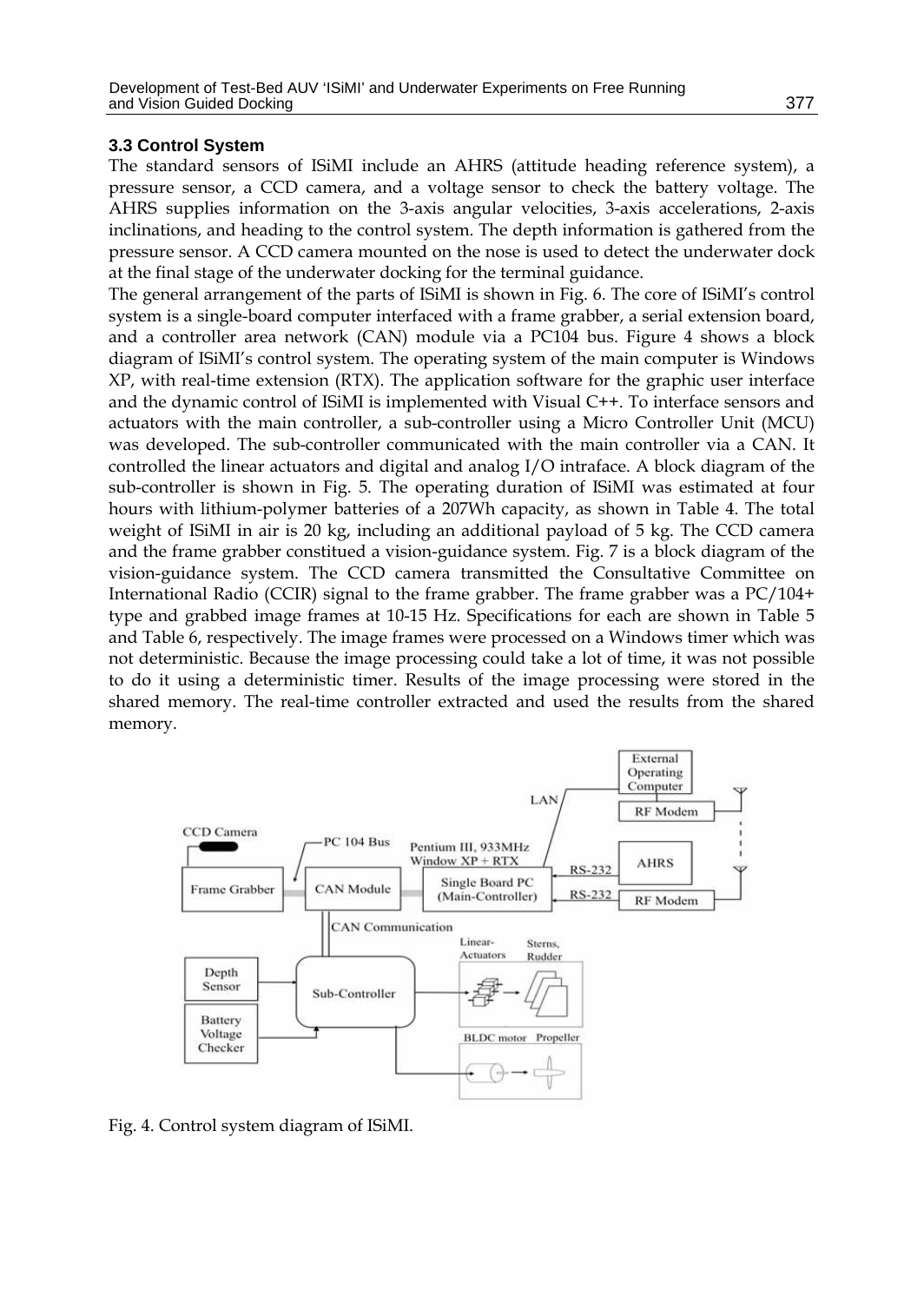

Fig. 5. Sub-controller.



Fig. 6. General arrangement of the AUV ISiMI system.



Fig. 7. Block diagram of the vision-guidance system.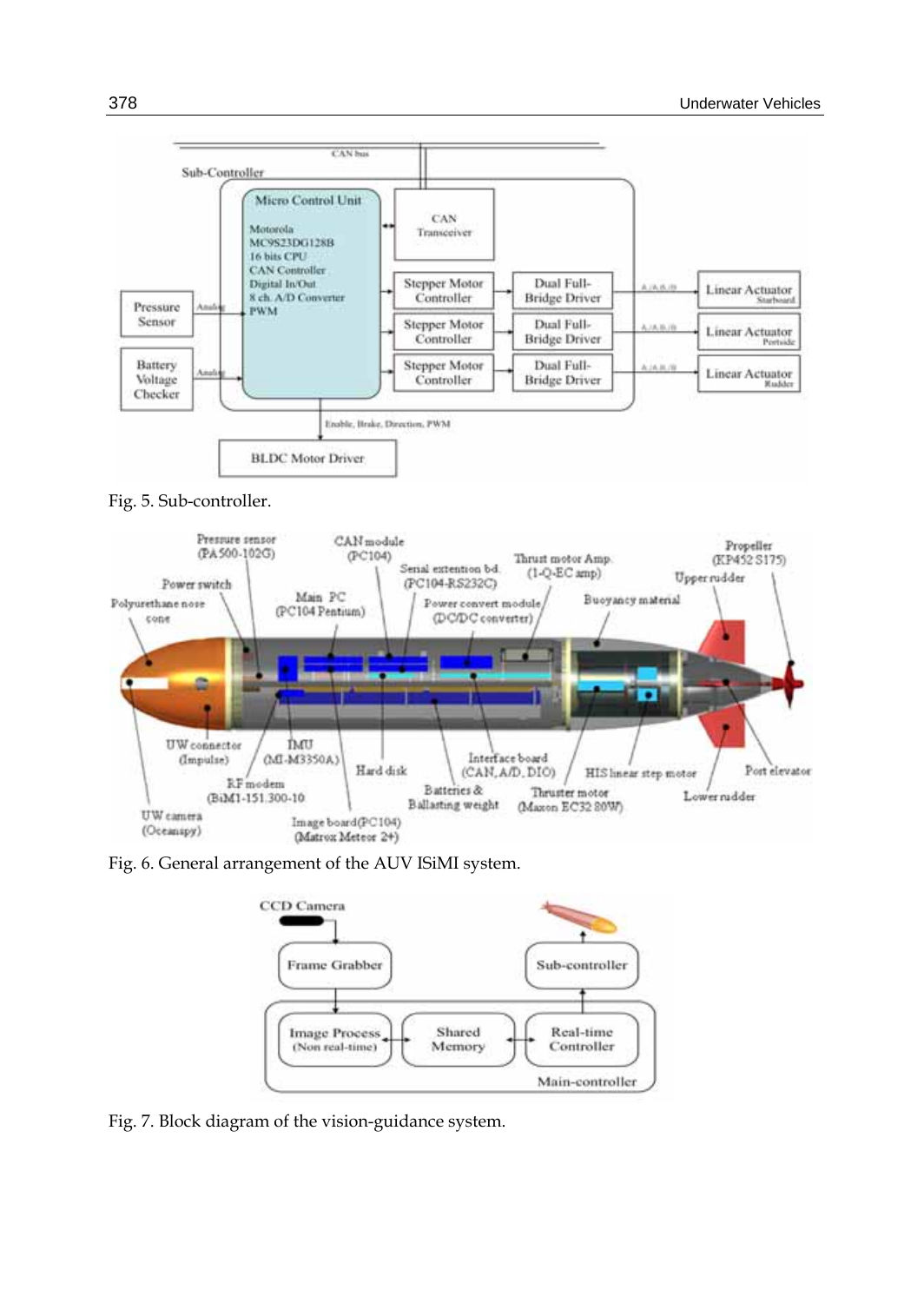| Model               | OceanSpy                             |  |  |
|---------------------|--------------------------------------|--|--|
| Manufacturer        | Tritech                              |  |  |
| Scanning            | 2:1 Interlace                        |  |  |
| Lens                | 3.6mm F2                             |  |  |
| Angular view in air | 51° vertical 40° horizontal          |  |  |
| <b>Iris</b>         | Auto iris                            |  |  |
| Operating depth     | 6,000m water depth                   |  |  |
| Power               | 12-30V, 120mA                        |  |  |
| Dimension           | 3.4cm<br>10cm<br>length,<br>diameter |  |  |

Table 5. Specifications of the CCD camera

| Model        | Matrox Meteor II+                 |  |  |
|--------------|-----------------------------------|--|--|
| Manufacturer | Matrox Imaging                    |  |  |
| Interface    | $PC/104+$                         |  |  |
| Video source | NTSC, PAL, RS-170, CCIR           |  |  |
| Channel      | Up to 12 video inputs             |  |  |
| Pixel format | RGB 8:8:8 or YU 4:2:2             |  |  |
| Dimension    | 11.56cm<br>length, 9.6cm<br>width |  |  |

Table 6. Specifications of the frame grabber

## **3.4 Communication system**

A wireless local area network (LAN) was adopted as the communication system between ISiMI and a surface computer, which is used for offline communication for the mission allocation and data downloading. A wired LAN is additionally used as backup. A radio frequency (R/F) modem is installed for online communication between ISiMI and the surface computer for real-time data exchange. Generally, radio frequency cannot be used underwater because of the severe attenuation. We experimentally confirmed, however, that it is practical to transmit packets bi-directionally up to 3.5 meters deep in the OEB with an R/F modem with a bandwidth of 151.3 MHz and an output of 10 mW. With the R/F link, the user's commands and ISiMI's position are transmitted from the surface PC to ISiMI, and acknowledgments of reception are returned to the surface PC.

## **3.5 Localization in the OEB**

The localization problem is a major challenge in underwater robotics. In the OEB environment, there is a severe constraint to using an acoustic positioning system due to the multi-path of the acoustic signal reflected from the wall and bottom of the OEB and from the free surface. Therefore, the image tracking system on the CPMC in the OEB is used for the non-contract position tracking of ISiMI. The CPMC has a three-degrees-of-freedom moving mechanism that enables ISiMI to follow the x-y position and heading of an object located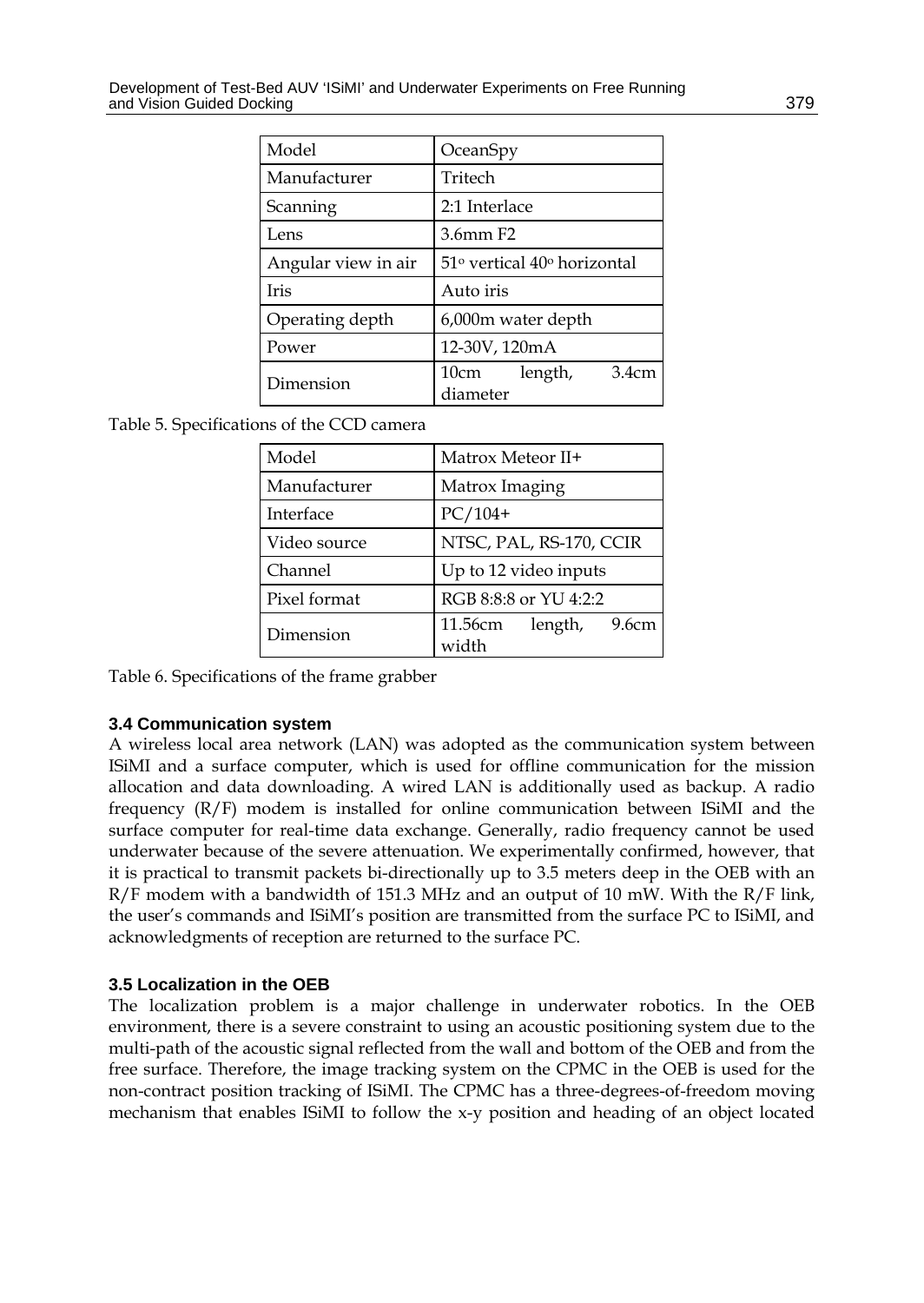under the CCD camera. The position and heading of the object with respect to the CCD coordinates are transformed to the reference coordinates (the basin coordinates) using the position and heading of the camera with respect to the reference coordinates, which are calculated from the encoders of the CPMC actuators. The tracked position of ISiMI is transmitted to the ISiMI with a 2Hz bandwidth via a wireless R/F link between the surface computer and ISiMI in real time. The image tracking system installed under CPMC is shown in Fig. 8.



Fig. 8. CPMC and image tracking system of the OEB.

## **4. Numerical model and controller design**

#### **4.1 Numerical model**

The three-dimensional non-linear dynamic equation of submersible motion has been described by Gertler and Hagen (1967), Feldman (1979) and Fossen (1994). Ignoring the effect of current, we can describe the dynamic equation of ISiMI as the form in the study of Feldman (1979) or Gertler and Hagen (1967). Considering the body coordinate system in Fig. 9 and classifying the terms in the dynamic equation, we get the following equation for ISiMI:

$$
\mathbf{M}\dot{\mathbf{v}} = \mathbf{F}_{CC} + \mathbf{F}_{vh} + \mathbf{F}_{rest} + \mathbf{F}_{thrust} + \mathbf{F}_{fin}
$$
 (3)

wherein  ${\bf v} = {u,v,w,p,q,r}^T$  is the linear and angular velocity vector with respect to the body coordinate frame, **M** is the inertial term including the added mass,  $\mathbf{F}_{CC}$  is the coriolis and centrifugal force term for a rigid body, **F***vh* is the velocity-dependent hydrodynamic force acting on the body,  $\mathbf{F}_{rest}$  is the restoring force,  $\mathbf{F}_{thrust}$  is the thrust force, and  $\mathbf{F}_{fin}$  is the lift and drag force on the fins. Each element term in (3) is listed in (Jun et al., 2008). The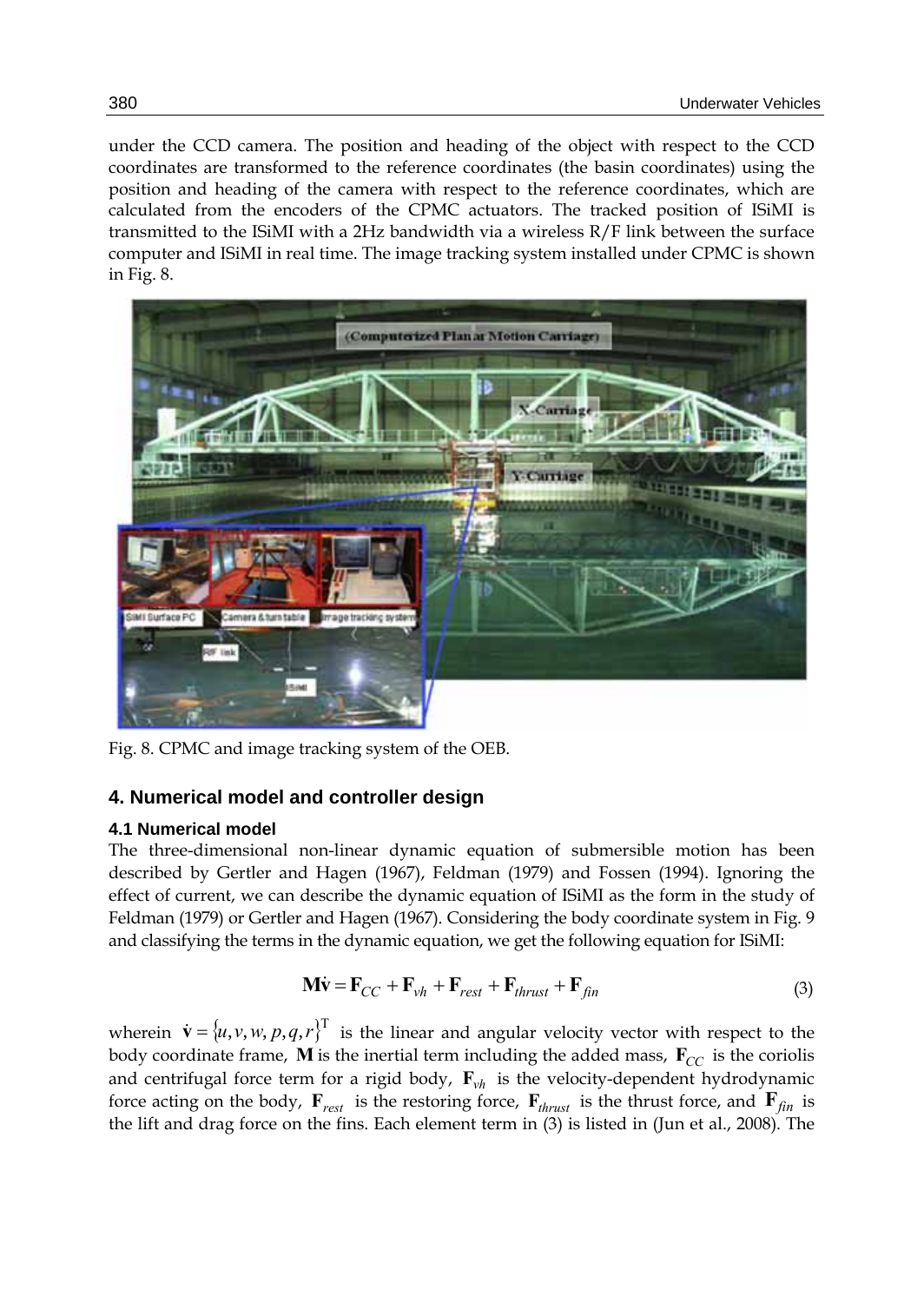hydrodynamic coefficients in the model were estimated using the Nernstein and Smith method and the Prestero method. The developed coefficients were non-dimensionalized with the length of the vehicle and are listed in (Jun et al., 2008). The roll damping coefficient was analogized from that of similar vehicles.

$$
\dot{\mathbf{\eta}}_1 = \mathbf{J}_1(\mathbf{\eta}_2)\mathbf{v}_1 \iff \mathbf{v}_1 = \mathbf{J}_1^{-1}(\mathbf{\eta}_2)\dot{\mathbf{\eta}}_1
$$
 (4)

$$
\dot{\mathbf{\eta}}_1 = \mathbf{J}_1(\mathbf{\eta}_2)\mathbf{v}_1 \iff \mathbf{v}_1 = \mathbf{J}_1^{-1}(\mathbf{\eta}_2)\dot{\mathbf{\eta}}_1
$$
 (5)

The velocity **v** in (3) can be written with respect to the earth-fixed coordinate frame with the transformation matrices **J** s as follows:

wherein  ${\bf v}_1 = [u, v, w]^T$  and  ${\bf v}_2 = [p, q, r]^T$  are the linear and angular velocities with respect to the body coordinate frame, respectively;  $\mathbf{\eta}_1 = \{X, Y, Z\}^T$  and  $\mathbf{\eta}_2 = \{\phi, \theta, \psi\}^T$  are the position and attitude vectors with respect to the earth-fixed frame, respectively; and  $\mathbf{J}_1, \mathbf{J}_2$ are the linear and angular velocity transformation matrices referred to in (Jun et al., 2008). Based on the non-linear dynamics of ISiMI, we developed a simulation environment for it using MatLab and Simulink. All the simulation results presented in this chapter were derived from the simulation environment.

## **4.2 Controller design for free running tests**

The sliding mode controller has been successfully applied to the control of underwater vehicles (Healey & Lienard, 1990; Utkin, 1997; and Lee, 1999). The sliding mode controller was used as the motion controller of ISiMI. The simplified equations for the steering and diving motions were derived by ignoring the cross-flow terms and higher-order terms. (Jun et al., 2008) The linearized steering system dynamics are given by:

$$
\dot{\mathbf{x}}_h(t) = \mathbf{A}_h \mathbf{x}_h(t) + \mathbf{b}_h \delta_R(t)
$$
\n
$$
\mathbf{A}_h = \begin{bmatrix} I_z - \frac{\rho}{2} l^5 N_f & 0 \\ 0 & 1 \end{bmatrix}^{-1} \begin{bmatrix} \frac{\rho}{2} l^4 N_r & 0 \\ 1 & 0 \end{bmatrix}
$$
\n
$$
\mathbf{b}_h = \begin{bmatrix} I_z - \frac{\rho}{2} l^5 N_f & 0 \\ 0 & 1 \end{bmatrix}^{-1} \begin{bmatrix} \frac{\rho}{2} l^3 U^2 N_{\delta_R} \\ 0 \end{bmatrix}
$$
\n
$$
\mathbf{x}_h = \begin{bmatrix} r & \psi \end{bmatrix}^\text{T}
$$

The sliding poles of the steering system arbitrarily at  $[0 - 2]$ , we got the steering control law as:

$$
\delta_R = -0.0281r + 2.58\eta \tanh\left(r + 2(\psi - \psi_{com})/1\right) \tag{7}
$$

The linearized diving system dynamics are given by the third-order system: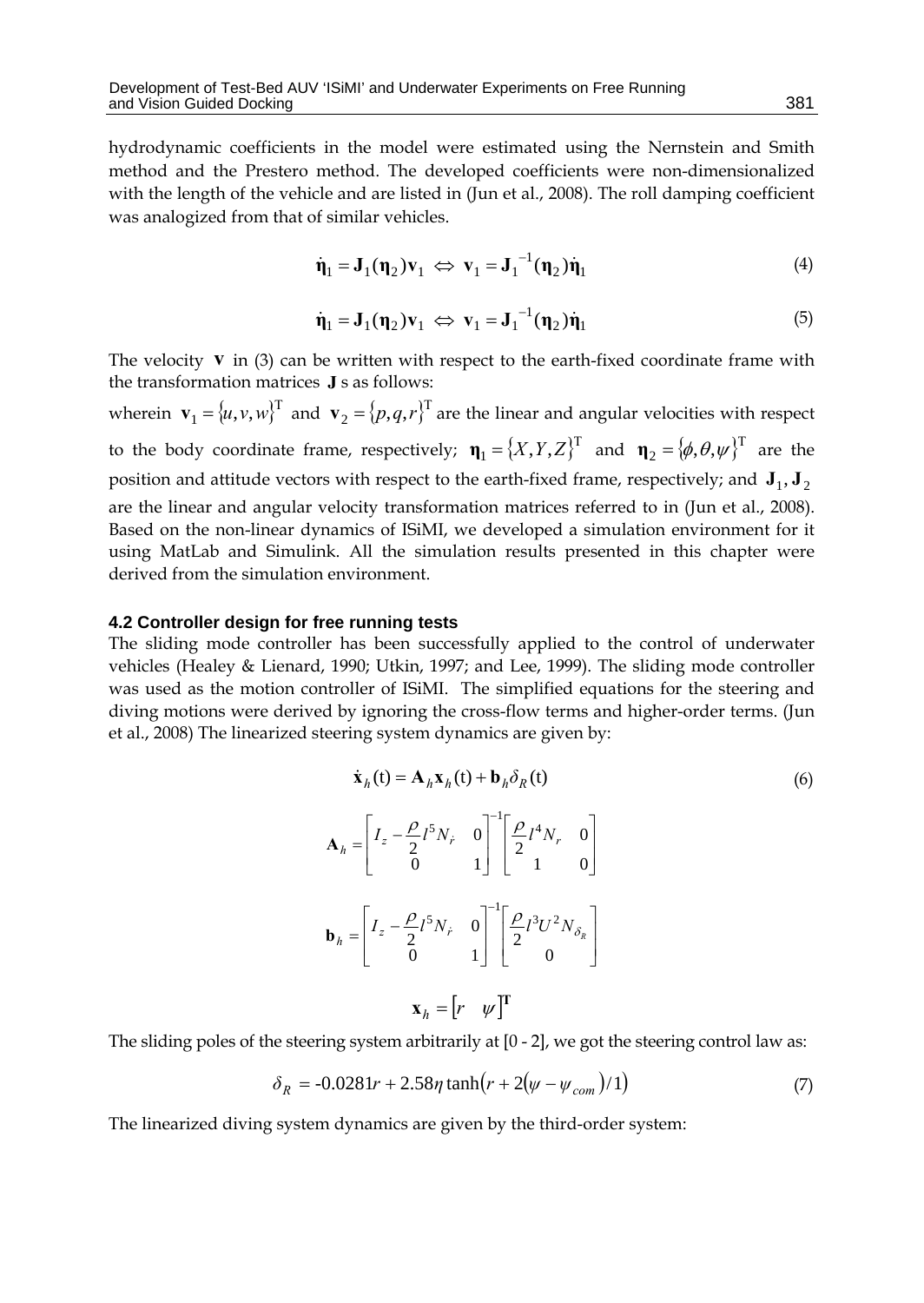$$
\dot{\mathbf{x}}_{v}(t) = \mathbf{A}_{v}\mathbf{x}_{v}(t) + \mathbf{b}_{v}\delta_{S}(t)
$$
\n
$$
\mathbf{A}_{v} = \begin{bmatrix} I_{y} - \frac{\rho}{2}l^{5}M_{\dot{q}} & 0 & 0 \\ 0 & 1 & 0 \\ 0 & 0 & 1 \end{bmatrix}^{-1} \begin{bmatrix} \frac{\rho}{2}l^{4}M_{q} & -z_{G}W & 0 \\ 1 & 0 & 0 \\ 0 & -u & 0 \end{bmatrix}
$$
\n
$$
\mathbf{b}_{v} = \begin{bmatrix} I_{y} - \frac{\rho}{2}l^{5}M_{\dot{q}} & 0 & 0 \\ 0 & 1 & 0 \\ 0 & 0 & 1 \end{bmatrix}^{-1} \begin{bmatrix} \frac{\rho}{2}l^{3}U^{2}N_{\delta_{S}} \\ 0 \\ 0 \end{bmatrix}
$$

$$
\mathbf{x}_{v} = \begin{bmatrix} q & \theta & z \end{bmatrix}^{\mathrm{T}}
$$

Placing the sliding poles of the system at [0 - 2.5 - 2.4], we got the diving control law as:

$$
\delta_S = 0.4414q + 0.5309\theta + 4\eta \tanh\left(q + 4\theta - 4(z - z_{com})/0.65\right) \tag{9}
$$

The line of sight (LOS) is the horizontal plane angle for the guidance function of ISiMI. It was derived from:

$$
\psi_{com} = \tan^{-1} \left[ \frac{\left( Y_k - Y(t) \right)}{\left( X_k - X(t) \right)} \right] \tag{10}
$$

in which  $\begin{bmatrix} X_k & Y_k \end{bmatrix}$  are the waypoints preprogrammed in the vehicle, and  $\begin{bmatrix} X(t) & Y(t) \end{bmatrix}$  is the current location of the vehicle. The decision as to whether or not the waypoint has been reached is made from:

$$
\rho^{2}(t) = \left[Y_{k} - Y(t)\right]^{2} + \left[X_{k} - X(t)\right]^{2} < \rho_{0}^{2} \quad 0 < \lambda < 1 \tag{11}
$$



Fig. 9. Coordinate frame

$$
(8)
$$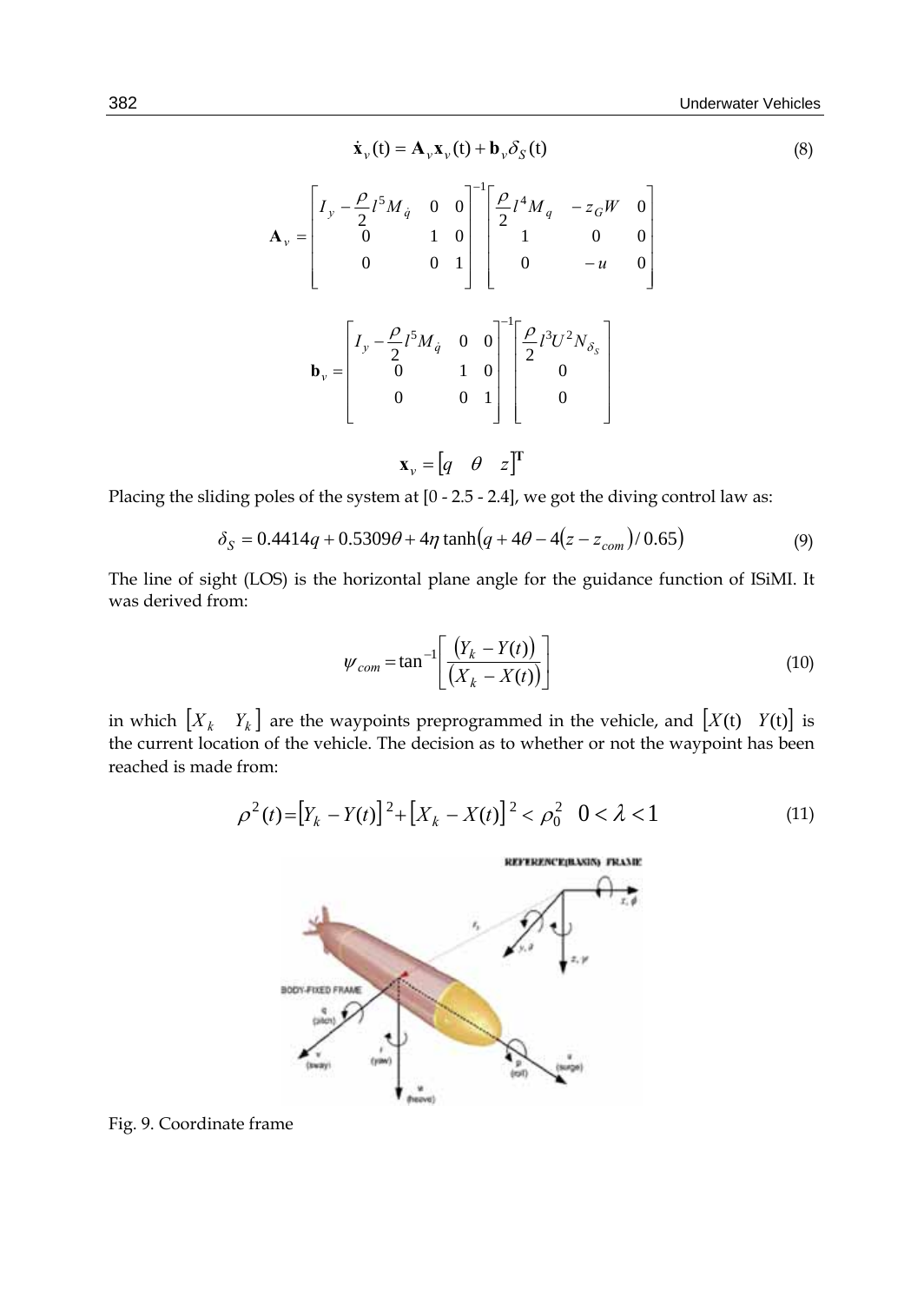# **5. Free running tests in the OEB**

A series of free running tests of ISiMI was carried out in the OEB. The test was intended to determine ISiMI's maneuvering characteristics and to validate its basic functions as a testbed AUV. The results might be used as references for the design of high-level control algorithms such as path planning or of the guidance system of ISiMI. ISiMI was easily launched without any special device, as shown in Fig. 10. The image tracking system of CPMC gathered the velocity and position of ISiMI during the free running test.

## **5.1 Advanced speed test**

An advanced speed test was carried out, and the fulfillment of the design speed was verified. The advanced speed of ISiMI with respect to the propeller's rpm was determined, as shown in Fig. 11. The design speed  $(1 \text{ m/s})$  was reached at a propeller speed of about 1,000 rpm. By extrapolating the results shown in Fig. 11, it is estimated that the maximum speed (2 m/sec) was reached at 1,650 rpm.



Fig. 10. Launching and recovery of ISiMI in the OEB.



Fig. 11. Advanced speed test of ISiMI.

## **5.2 Open-loop zigzag test**

The zigzag test was conducted to check the horizontal maneuvering property of ISiMI. The results of the test in the horizontal plane were plotted with the simulation results conducted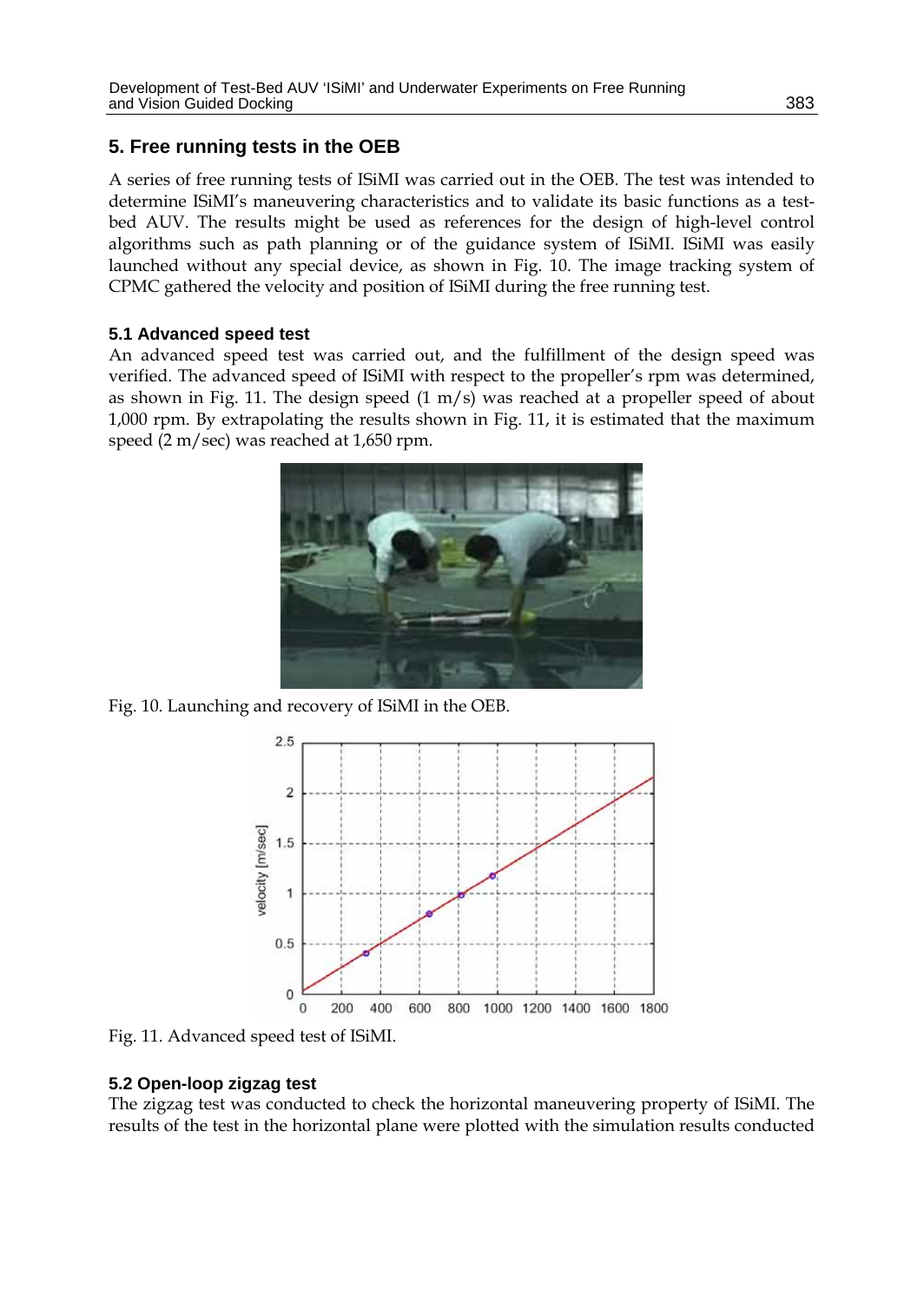with the 6-DOF non-linear model in Fig. 12. The velocity of ISiMI was 0.8 m/sec and its rudder angle was toggled between -12.6 degrees and +12.6 degrees. The experimental results showed that the overshoot angle was in the range of 5~7.6 degrees. The hydrodynamic coefficients used in the simulation are listed in (Jun et al., 2008). The discrepancy between the simulation and experiment results shows that the numerical model has more yaw damping or less fin force than ISiMI. The experimental results will be used in system identification for the correction of the numerical model in future works.



Fig. 12. Experimental results of open-loop zigzag test.

#### **5.3 Open-loop turning test**

To calculate ISiMI's turning radius, a turning test was carried out. The test results are plotted in Fig. 13, from which the turning characteristics of ISiMI were analyzed. The steady turning radius was about 6 m, and the steady turning speed and rate were about 0.6 m/sec and -6 degrees/sec when the rudder angle was 15 degrees at the advanced speed of 0.7 m/sec.

#### **5.4 Closed-loop depth control**

As the basic functions of an AUV test-bed, the depth control and waypoint tracking control functions were tested. A sliding mode controller was designed and tested for ISiMI's depth control. The experimental results are plotted with the simulation results of the linear and non-linear models in Fig. 14. The initial depth was 0.4 m, and the reference depth was 1 m. Both the experimental and simulated results showed good convergence with the reference depth. The settling time of the experiment results was longer, however, than that of the simulation results, and the amplitude of the pitch rate response in the simulation was larger than that in the experiment results. It is supposed that the discrepancies in the responses are due to the errors of the numerical and real model in pitch motion. A more exact numerical model will be estimated based on the experimental data using the system identification method in future works.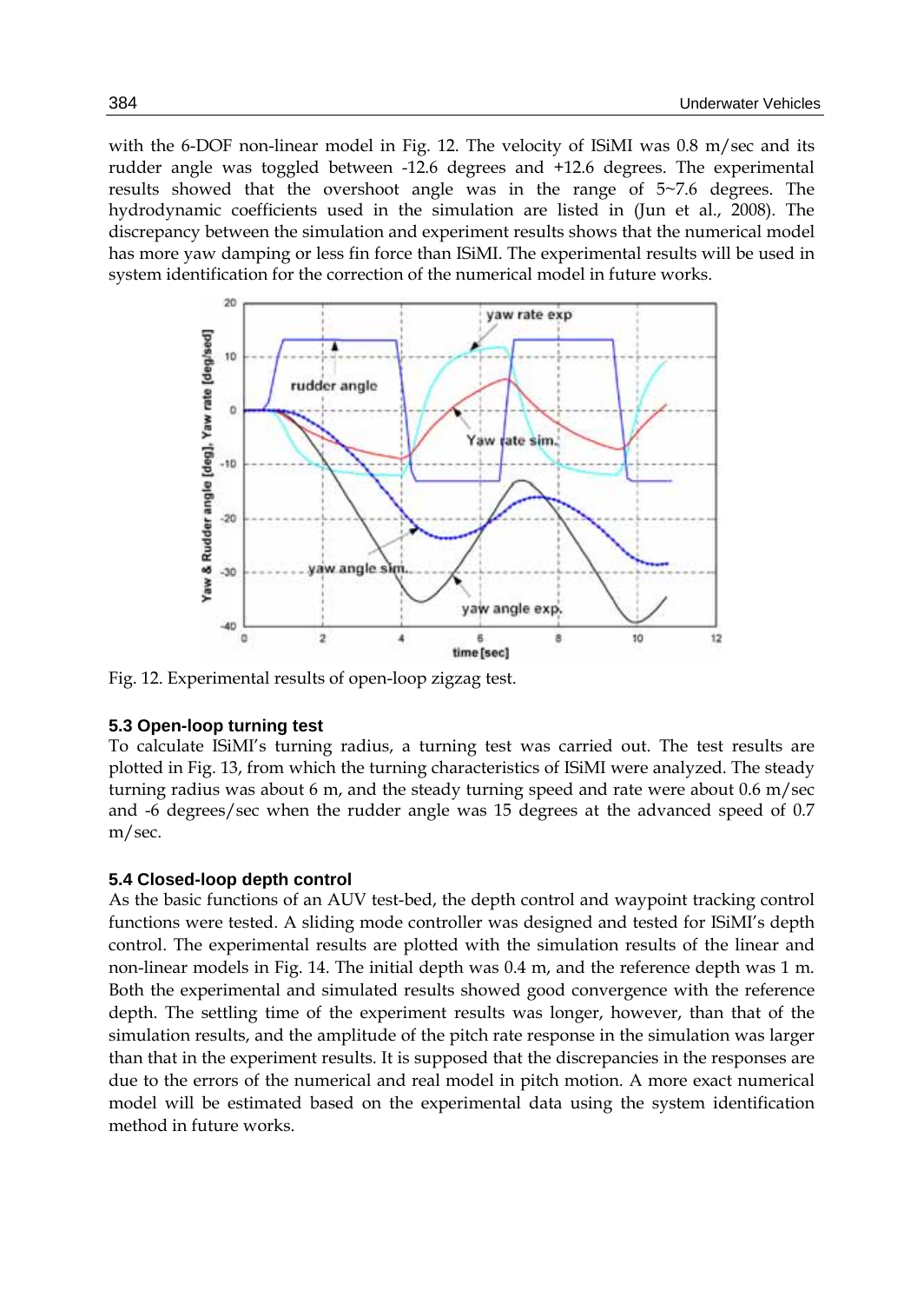

Fig. 13. Experimental results of open-loop turning test: (a) turning radius; (b) steady state turning rate and (c) steady state turning speed.

#### **5.5 Waypoint tracking**

ISiMI was guided to track a figure-eight trajectory to test the LOS algorithm described in Section 4.2. The position of ISiMI was measured using the image tracking system in CPMC, and transmitted to ISiMI via the  $R/F$  link. The position of the waypoints was pre-recorded in ISiMI's memory. The threshold level  $\rho_0$  in (11) was 1 meter. The results are plotted in Fig. 15. The yaw angle in Fig. 15 was controlled by the PD controller to follow the yaw reference generated by the LOS. It was verified that waypoint tracking, the basic function of the testbed, was successfully achieved.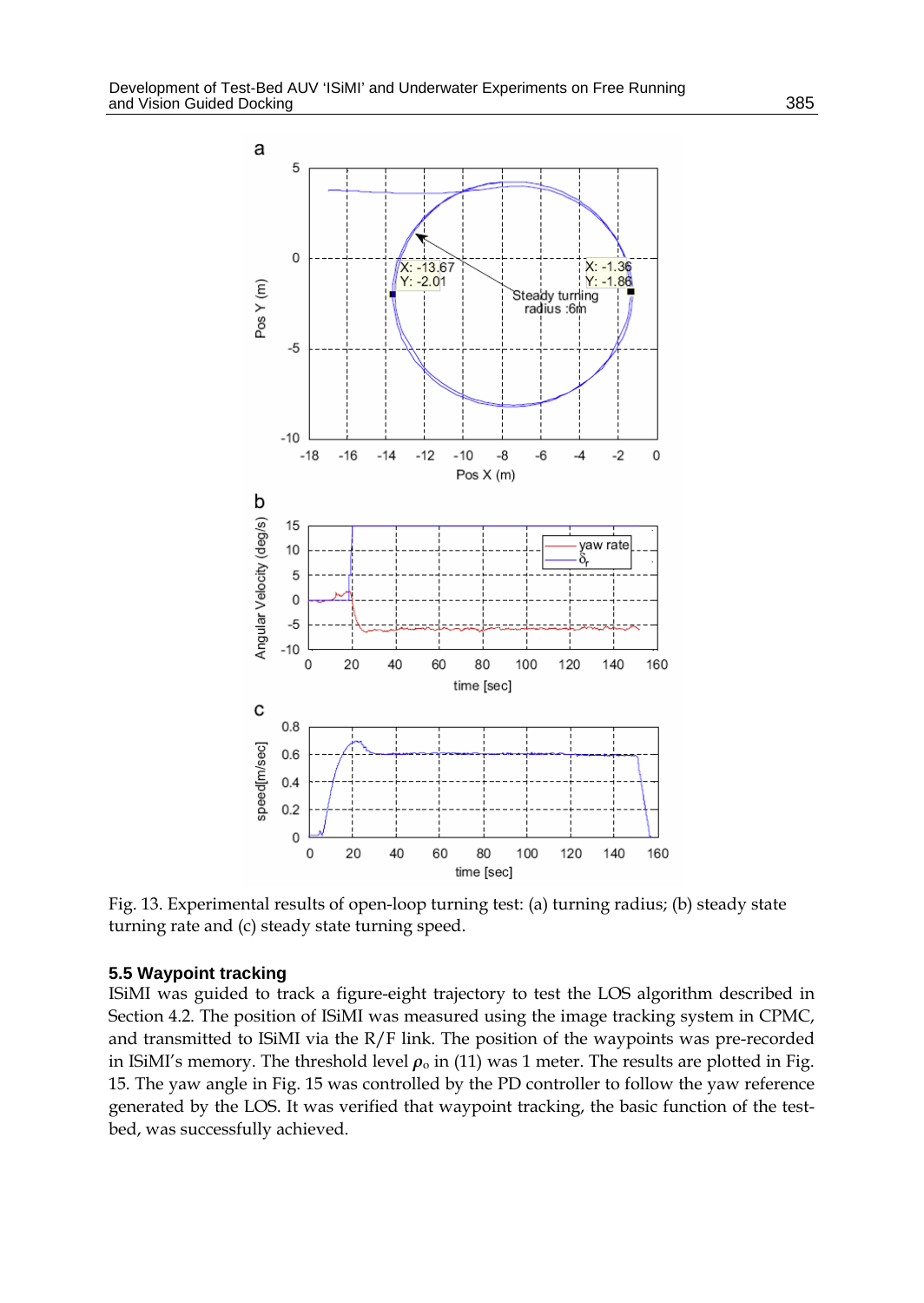

Fig. 14. Experimental results of close-loop depth control with sliding mode control.



Fig. 15. Experimental results of waypoint tracking.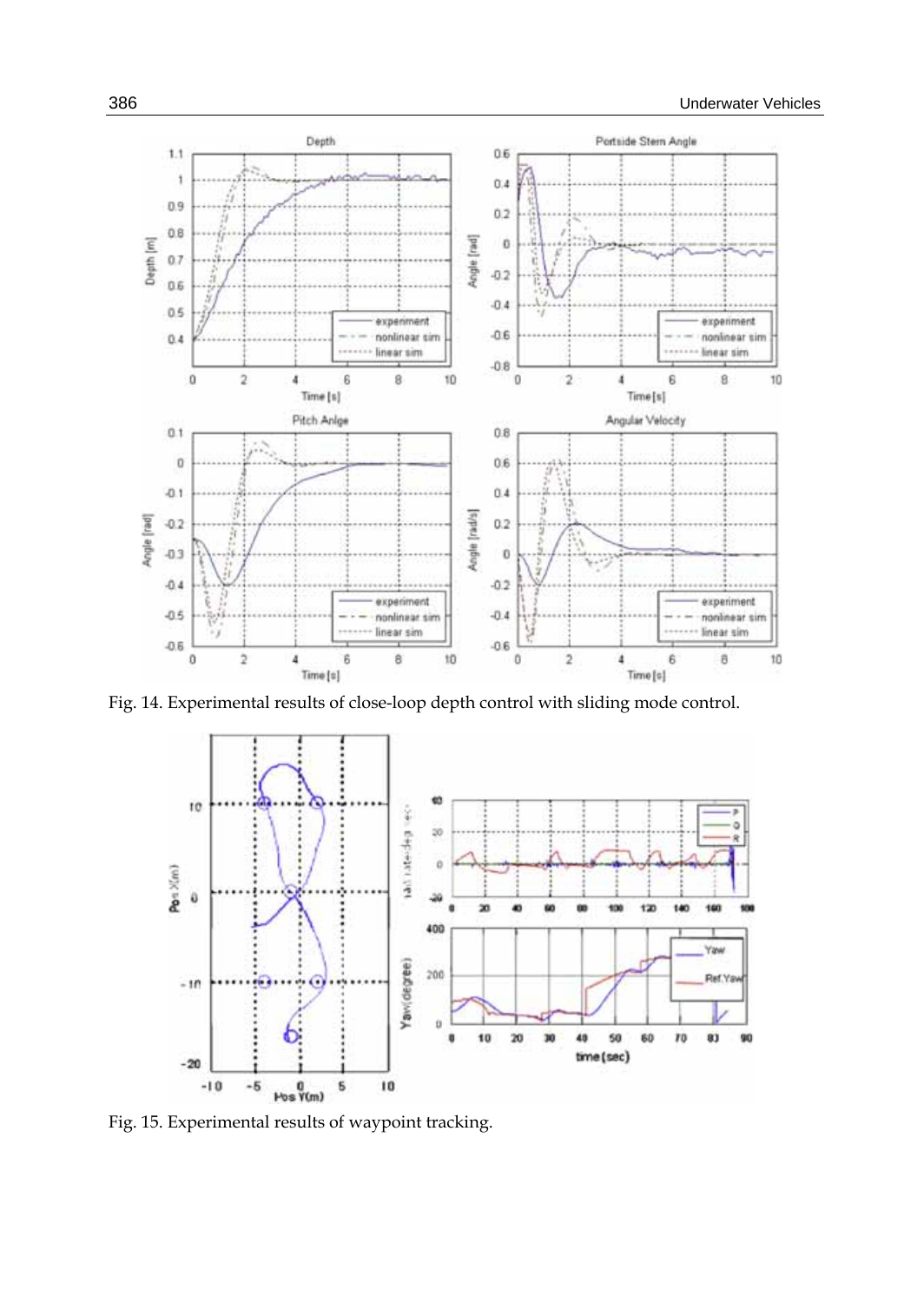# **6. Image processing**

In this chpater, image processing means detecting and discriminating the location of the lights on the dock and estimating relative position and distance between the AUV and the dock.

Figure. 16 shows a developed dock and the arrangement of the lights in the entrance of the dock. The diameter of the rim was 1m. Five lights were installed in the circular rim. The locations and brightness of the lights were adjustable. Before the image processing, it was necessary to adjust the intensity of the lights. If the lights is too strong, two or more lights may be misidentified as one light because of scattering. Proper intensity was determined through trial-and-error.

Figure 17 shows the coordinates of the vision system. The origin of the camera coordinate is at the center of the nose. The image coordinate is coincident with the camera coordinate except for the x-directional shift *f* (focus length).

The processing consists of 4 stages. (1) Image grabbing, (2) Binarization of the grabbed images, (3) Elimination of noisy luminaries and discrimination of the dock lights and (4) Estimation of the position and a distance of the dock center.

Stage (1) Raw images were grabbed. Lights were scattered, and this scattering made finding the exact positions of the light sources difficult.

 Stage (2) To discriminate the lights installed around the dock entrance, the image processing unit classified each pixel of the raw images into two groups (a bright group and a dark group) using a pre-specified threshold value. Namely, the grabbed image was converted into a binary image. The lights of the dock were classified as the bright group, and the background became the dark group. In this process, salt-and-pepper noise was produced. Salt-and-pepper noise is the presence of single dark pixels in bright regions, or single bright pixels in dark regions. This is the natural result of creating a binary image via thresholding (Shapiro, 2001). This noise was removed using 3pixel by 3pixel masks. Appropriate size for the mask was determined by trial-and-error. After a pixel was classified in the bright group, the distance between that pixel and the nearest white pixel was investigated to identify each of the lights. If the distance was shorter than a pre-specified range, it was supposed that those two pixels belonged to one light region. If not, it was supposed that those two pixels belonged to two separate lights

Stage (3) Underwater, there were noisy luminaries that had to be eliminated. The luminaries are shown in Fig. 18. Some of the luminaries emitted light with an intensity similar to that of the dock lights. In such cases, ISiMI could be confused. Two particular problems were the presence of several lamps outside of the basin, and the fact that the dock lights were reflected back down from the surface of the water. Because these luminaries were interfered with the upper portion of the dock, they could be eliminated by processing the image frame from the lower-right pixel to the upper-left pixel. The processing was ended after five bright regions were acquired. All of the five lights had to be detected, i.e. the image processing required detection of all five lights. If one or more lights could not be detected, the image processing would fail. This was a defect of the developed processing. Stage (2) and Stage (3) were executed simultaneously. Due to Stage (2) and Stage (3), the dock lights were identified. Once the five dock lights were detected, a local searching area was generated and the image processor considered only this area in the next step.

Stage (4) From positions of the lights identified in the image coordinates, ISiMI estimated the position and the distance to the dock center. The center of the dock was calculated by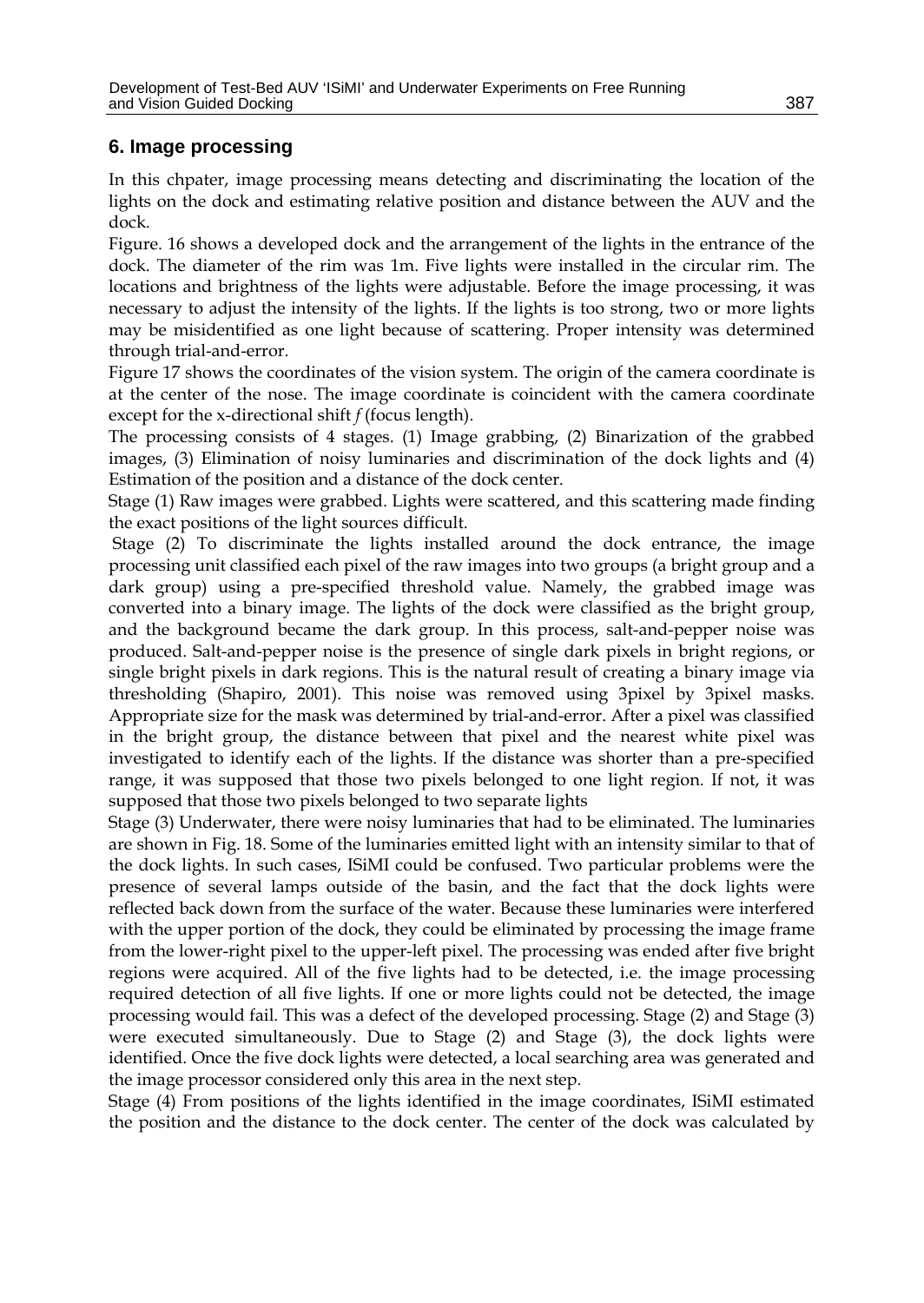averaging the coordinates of the five lights. To estimate the distance, the number of white pixels in Light #5 was counted (Fig. 16). Because Light #5 was located relatively far from others, interference from scattering was relatively small. The distance information was used as one threshold to decide whether vision-guidance was valid or not.

If the coordinate of the n-th light is  $P_n$  then the center of the dock is given by

$$
P_C(z) = \frac{\sum_{n=1}^{5} P_n(z)}{5}
$$
\n
$$
P_C(y) = \frac{\sum_{n=1}^{5} P_n(y)}{5}
$$
\n(12)

Fig. 19 shows the sequence of the introduced image processing. From the left, the raw image (left) and the binary image (center) are shown. There are some noisy luminaries that must be eliminated in the upper portion. The five white points in the lower portion are the dock lights. The last photograph (right) is a processed image. It shows elimination of the noisy luminaries and discrimination of the dock lights. The detected lights of the dock are marked by squares. The estimated center of the dock is also marked.



Fig. 16. The docking device with five lights around the rim of the entrance: The location and intensity of the lights is adjustable. (Left) Photo of the dock configuration and (Right) arrangement of the lights.



Fig. 17. Coordinates of the vision system.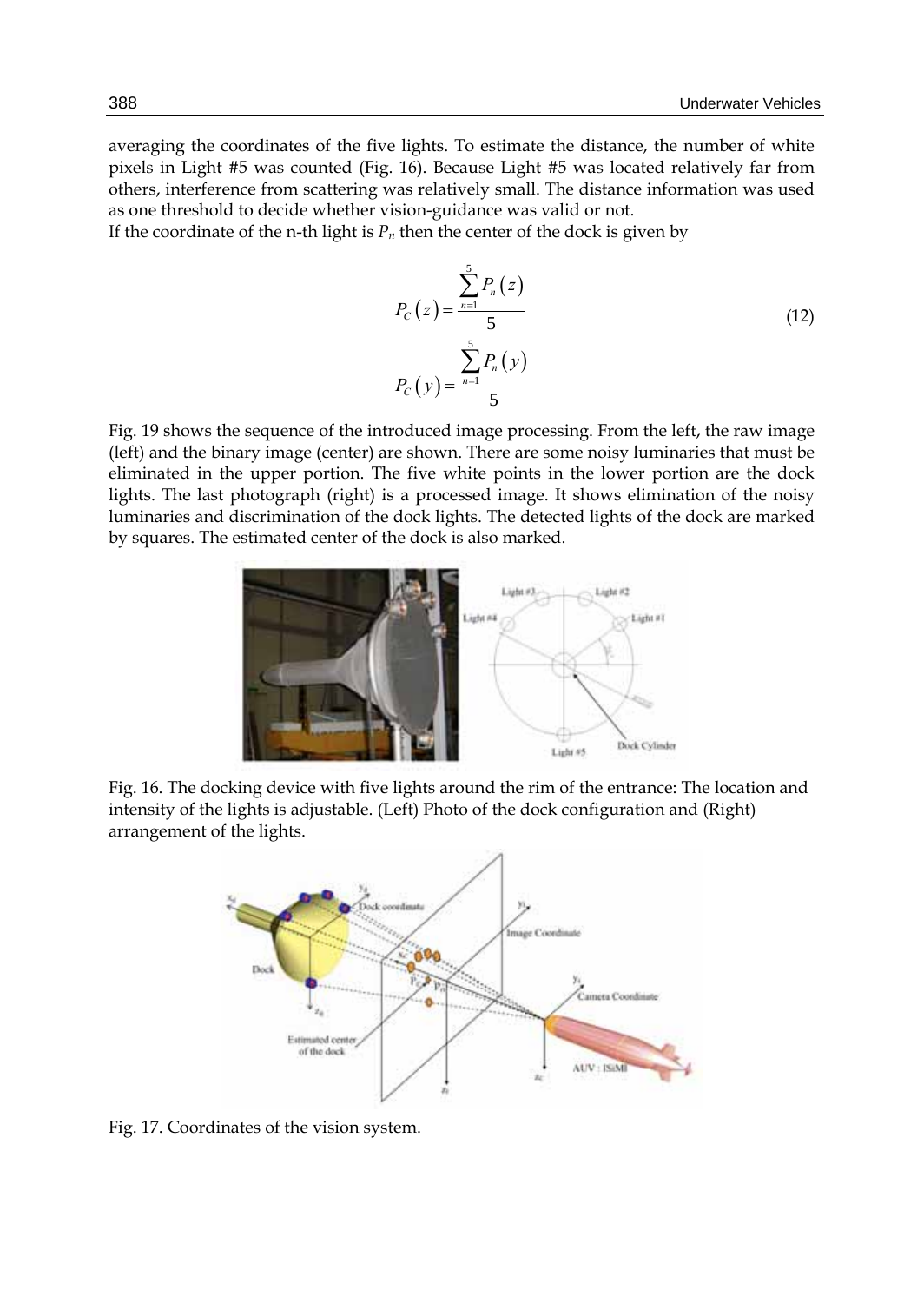

-Similar Intensity to Dock Lights

Fig. 18. Raw Image (left) and Noisy Luminaries (right): Several lamps were outside of the basin, and the dock lights are reflected down from the water surface.



- Noisy has been eliminated
- Detected lights of the dock are marked by squares
- Estimated center of the dock is marked.

Fig. 19. Image process sequence (test screenshots was used): Raw image (left), binary imagesome noisy luminaries remain. (center), and processed image - elimination of noisy

luminaries and discrimination of the dock lights.

## **7. Final approach algorithm**

It was first suggested by Deltheil et al (2000) that a vision system is suitable for docking because it offers simplicity, stealthiness and robustness. In this chapter, a final approach algorithm based on vision-guidance is suggested. It was supposed that the AUV could be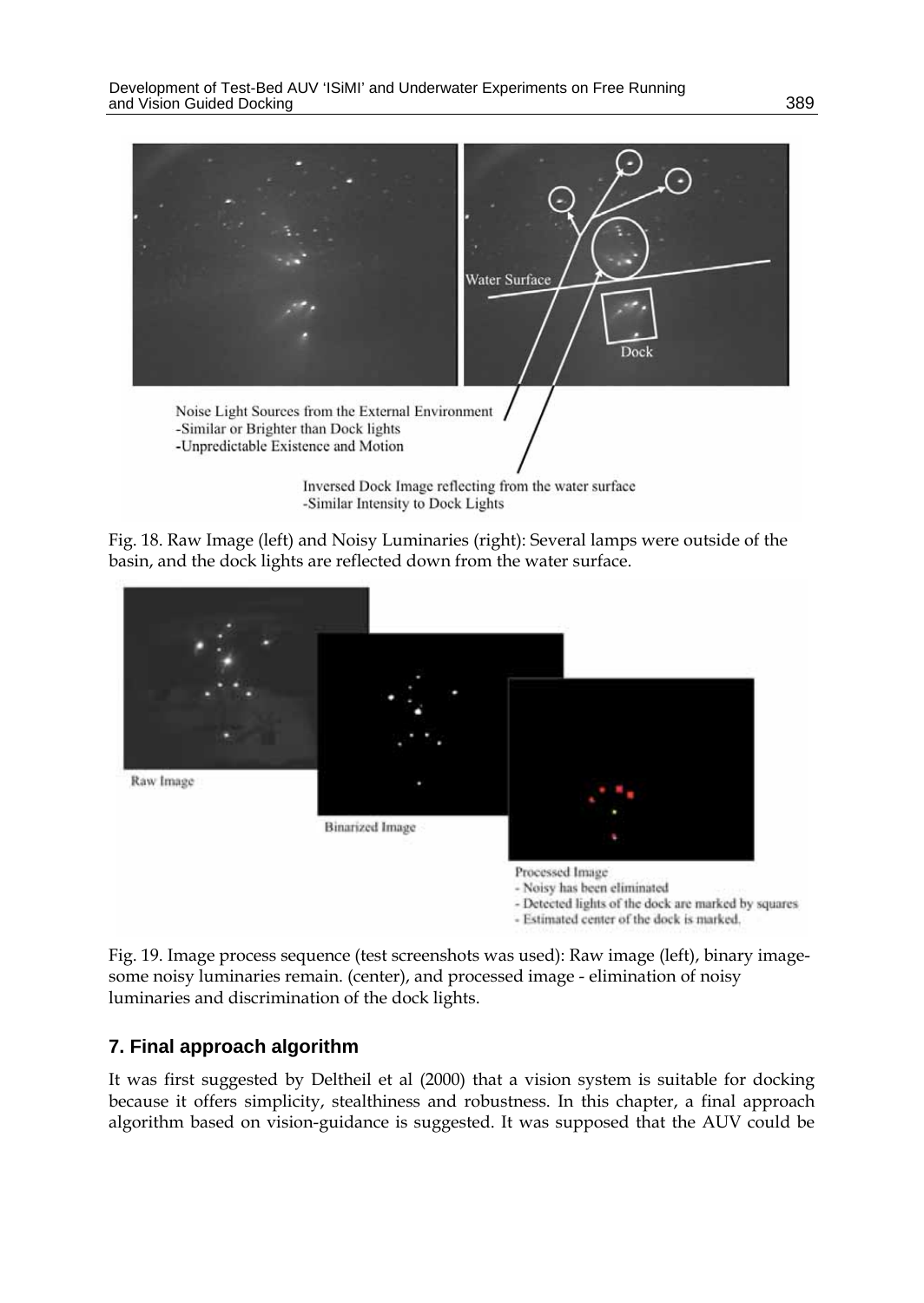guided to the dock by controlling only yaw and pitch. This final approach algorithm generates reference yaw and reference pitch and makes the AUV track them.

The docking stage begins when the AUV arrives within 10-15 m in front of the dock. The docking stage of the return process is subdivided here into two stages because there exists an area where the dock lights are out of the camera viewing range when the AUV is close to the dock. Figure 20 shows the first and second stages. During the second stage the AUV is about 1.4m from the dock, and the lights of the dock are out of the range of the camera. The essential difference of the second stage is the manner of generating reference yaw for steering motion and reference pitch for diving motion. During both parts of the docking stage, a conventional Proportional-Derivative (PD) control is applied to track the references. Values of these gains were tuned by trial-and-error using the results of the simulations and underwater experiments.

#### A. The first stage

In this stage, reference yaw and pitch were generated based on vision-guidance. All dock lights were located in the viewing range of the CCD camera. This vision-guidance controller generated reference yaw and reference pitch using the estimated center of the dock. A discrepancy between the estimated dock center and the origin of the image coordinates became an error input of the vision-guidance controller. Fig. 21 is a block diagram of the vision-guidance control. A Proportional-Integral (PI) controller was used to generate reference yaw and pitch from the position error. To eliminate steady-state error, I-control was used. By conducting repeated underwater experiments, values of the PI gains were tuned.



Fig. 20. The 1st stage and the 2nd stage of docking approach

#### B. The second stage

When the distance estimated by the image processing became smaller than a pre-specified threshold value, the second stage began. In this area, the last reference yaw and pitch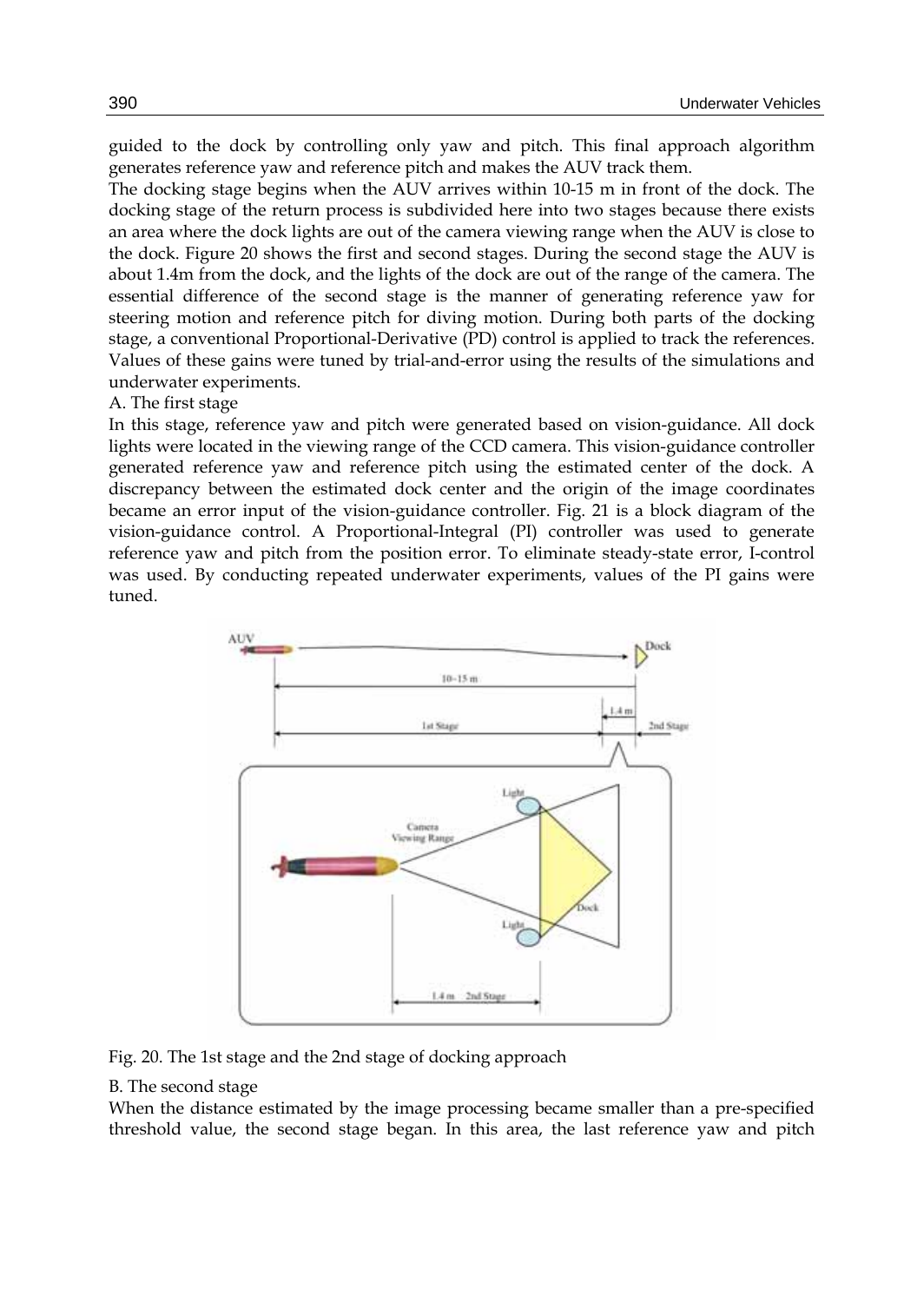become fixed. Because the AUV is very close to the dock, it was supposed that changing yaw or pitch could be dangerous and keeping the final references would be plausible. This method is referred to as 'attitude keeping control.' (Park et al., 2007) During this phase, ISiMI becomes blind and simply tracks these final fixed references until contacting the dock. Fig. 22 shows a flow chart of the final approach algorithm.



Fig. 21. The vision-guidance control algorithm.  $P_0$  is the origin of the image coordinate frame. Pc is the estimated center of the dock. *θ* is pitch, *ψ* is yaw. *θref* and *ψref* are generated reference pitch and yaw, respectively.



Fig. 22. Flow chart of the final approach algorithm.

# **8. Underwater docking experiments**

The goal of the experiments was to verify the final approach algorithm and system validity. Figure 23 describes the initial start point for the final docking approach. It shows a top view (left) and a side view (right) of the initial start conditions. The dock was placed within viewing range of the camera. The center of the dock was placed at a depth of 1.5m. The dock was introduced by (Lee et al, 2003), (Park et al, 2007). The dock was funnel-shaped. This shape makes it possible for the AUV to dock successfully through sliding even if she approaches obliquely. The dock used an external power source.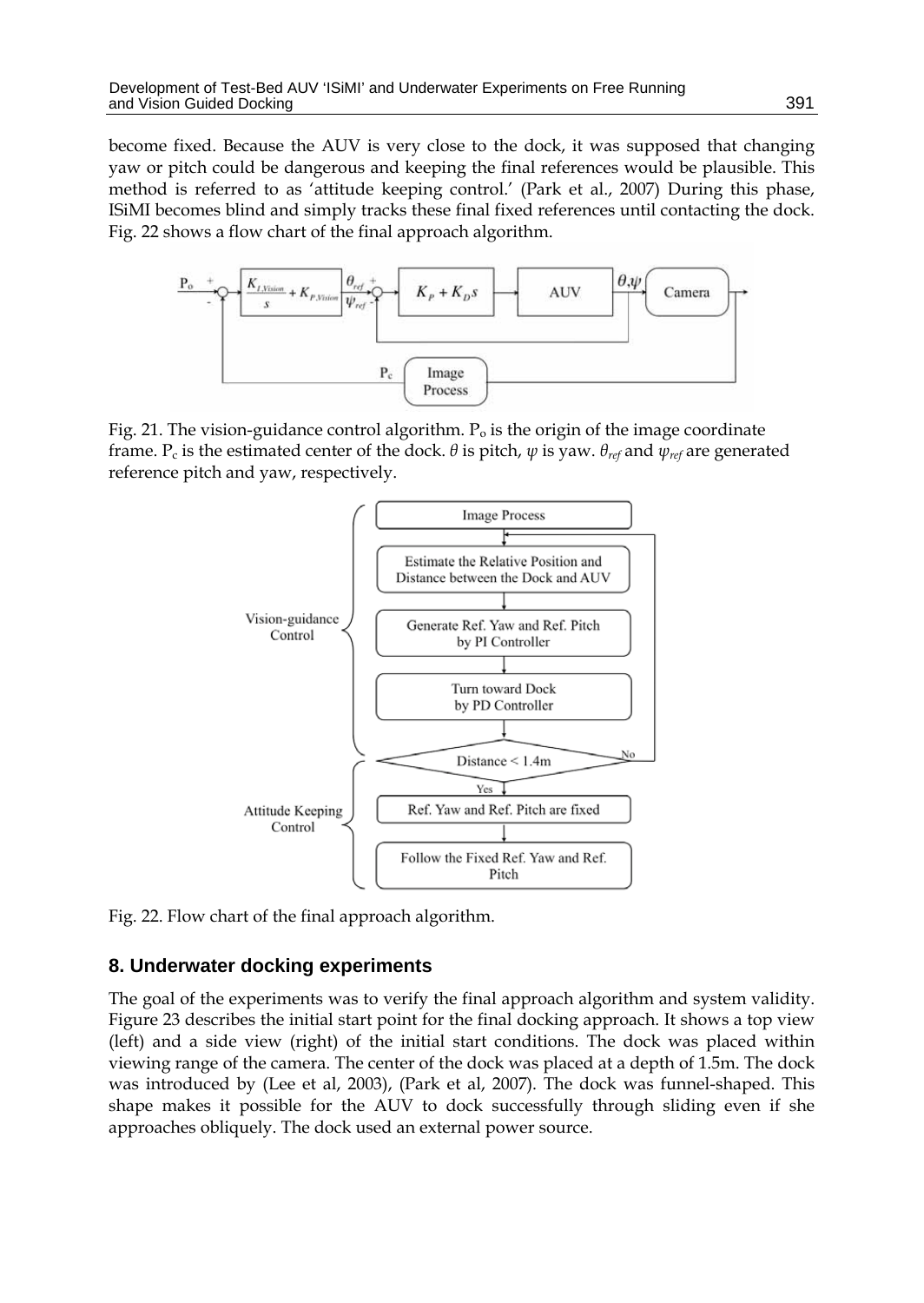Because robustness against disturbance has not yet been developed and this attempt was during the early stages of development, some restrictions were applied. There was no current and there were no waves. The dock was fixed on the basin floor. The water was clean. ISiMI was operated using a wired LAN communication. RF wireless communication was not suitable to receive the large amount of image data necessary. The wireless LAN was disconnected when the AUV submerged. The R.P.M. of the thrust propeller was invariant and the forward speed was about 1.0m/s. The relation between R.P.M and speed was determined by (Jun et al. 2008). There was no speed control. Experiments without the attitude keeping control and experiments with the attitude keeping control were conducted separately.

#### A. Underwater docking experiment without the attitude keeping control

Only the vision-guidance control was applied. No distance estimation was applied. ISiMI depended on the camera until contact with the dock. In Fig. 24, pixel errors are plotted against time. A pixel error is defined as deviation between the origin and the estimated center of the dock center in the image coordinate. The pixel errors decreased and were regulated during the first 9 seconds of the test. However, between seconds 9-15, there were discontinuous oscillations. These oscillations were caused by the defect of the image processing system to process, not by actual motions of the AUV, i.e. one more light moved out of the camera viewing range. The AUV became confused and it could not find the center of the dock. This occurred when the AUV was in the second stage area. To estimate the center precisely, all five lights were required, but in this area, the AUV could not see all of them. It was found that the AUV had some head-on collisions with Light #5 or the inner plane of the dock. She performed imprecise final approaches and suffered collisions with the dock. Fig. 25 is a sequence of continuously grabbed images taken by an underwater camera. (a) ISiMI starts, (b) she cruises to (c) the dock, (d) an imprecise approach near the dock, (e) after a collision, she rebounded and (f) she could not enter the dock. Thus, it was proven that the vision-guidance control was not unnecessary during this part of the docking procedure.



Fig. 23. Initial start point: (left) top view and (right) side view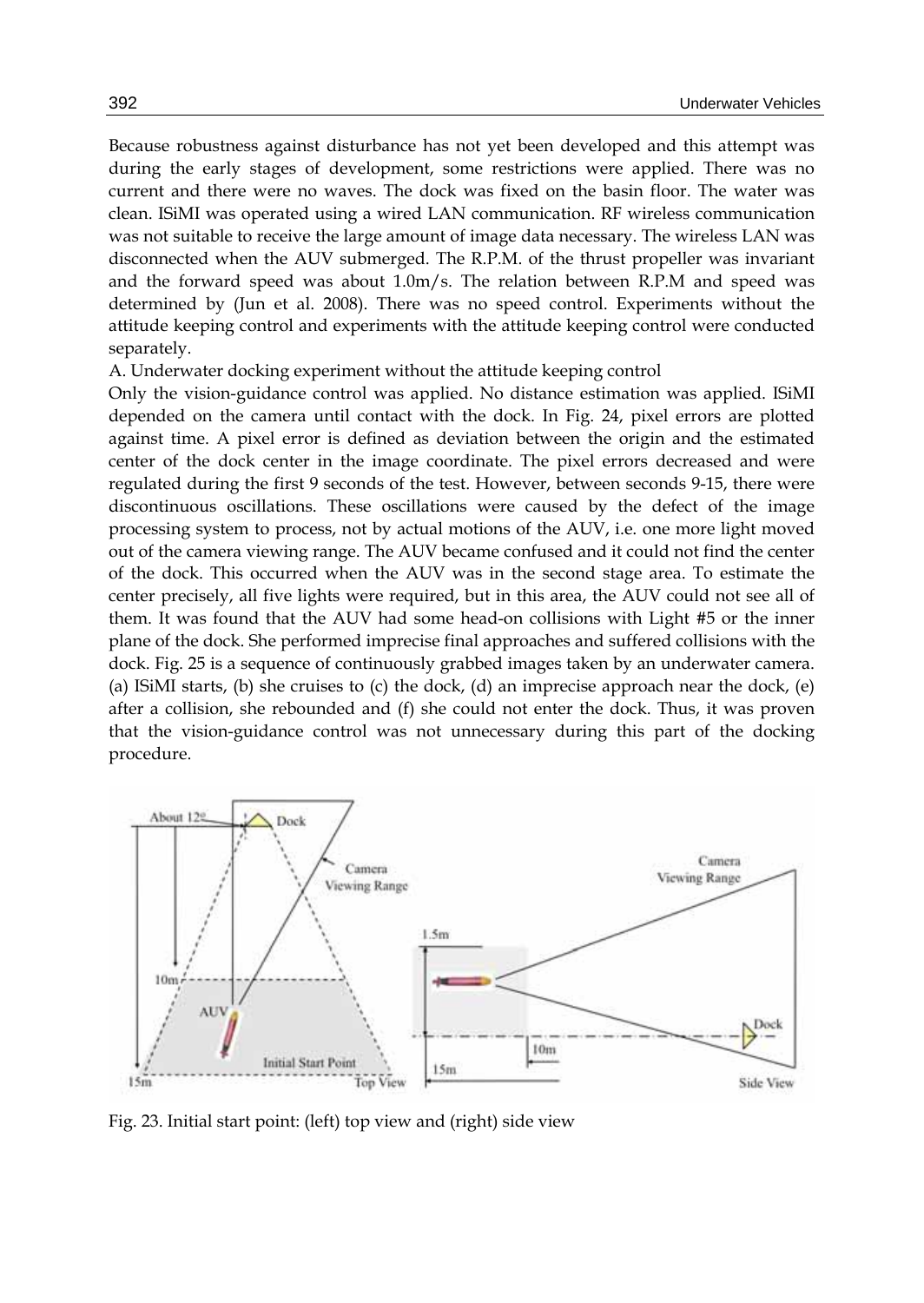

Fig. 24. Position error (unit: pixel) in the image coordinate. The vision-guidance control was applied through all intervals. (1)  $t = 0$ -9seconds : Errors are decreasing. In this interval, all  $5$ lights were in the viewing range of the camera. The AUV was able to estimate the center precisely. (2)t = 9-15seconds : one or more lights were out of the viewing range of the camera. Precise estimation of the center became impossible. The oscillation was caused by the defect of information from image processing rather than actual motion of the AUV.



Fig. 25. Docking : Grabbed images by an underwater camera (Arrows indicate moving directions of the AUV): (a): ISiMI starts, (b): She cruises to (c) the dock, (d): An imprecise approach near the dock, (e): After a collision, she rebounded, and (f): She could not enter the dock.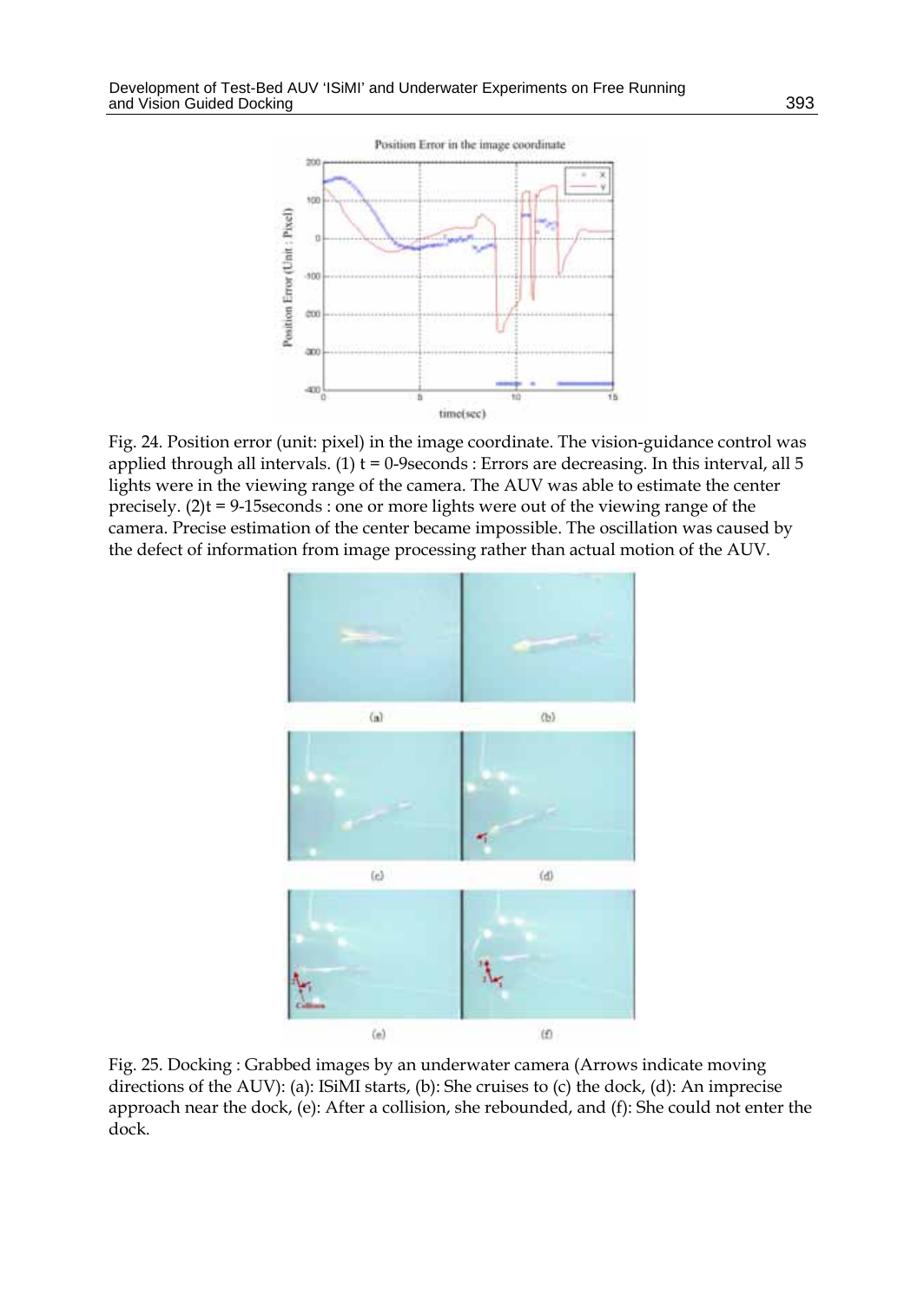B. Underwater docking experiment with the attitude keeping control

The attitude keeping controller was applied when ISiMI was near the dock. Image processing was used to estimate both the location of the center and the distance to the dock. The patterns were similar to that of Fig. 24 during the first 9 seconds of the test. Oscillations of the sort encountered during the first test were anticipated after 9 seconds. However, after the vision-guidance control was stopped, the reference yaw and pitch were fixed by the attitude keeping controller. In Fig. 26, the solid lines are the yaw(the upper graph) and pitch(the lower graph) measured by AHRS. The short-dash lines are the generated reference yaw and pitch. After 9 seconds, the references were fixed. The long-dash lines show the fixed references and the AUV tracked them. Fig. 27 shows the moment of docking. The



Fig. 26. Final approach: (upper) Yaw, Ref. yaw and fixed ref. yaw (lower) Pitch, Ref. pitch and fixed ref. pitch are shown respectively. After 9 seconds, ref. yaw and ref. pitch were fixed. (1)t = 0-9 seconds : The vision-guidance control was applied. In this interval, all  $5$ lights were in the viewing range of the camera.  $(2)t = 9-15$  seconds : At  $t = 9.4$  seconds, the attitude keeping control began and the references were fixed.



Fig. 27. Docking: (left) The original photograph. The original photograph was sharpened anad the edge of ISiMI was emphasized to make her more easy to recognize. The white arrow indicates ISiMI (right).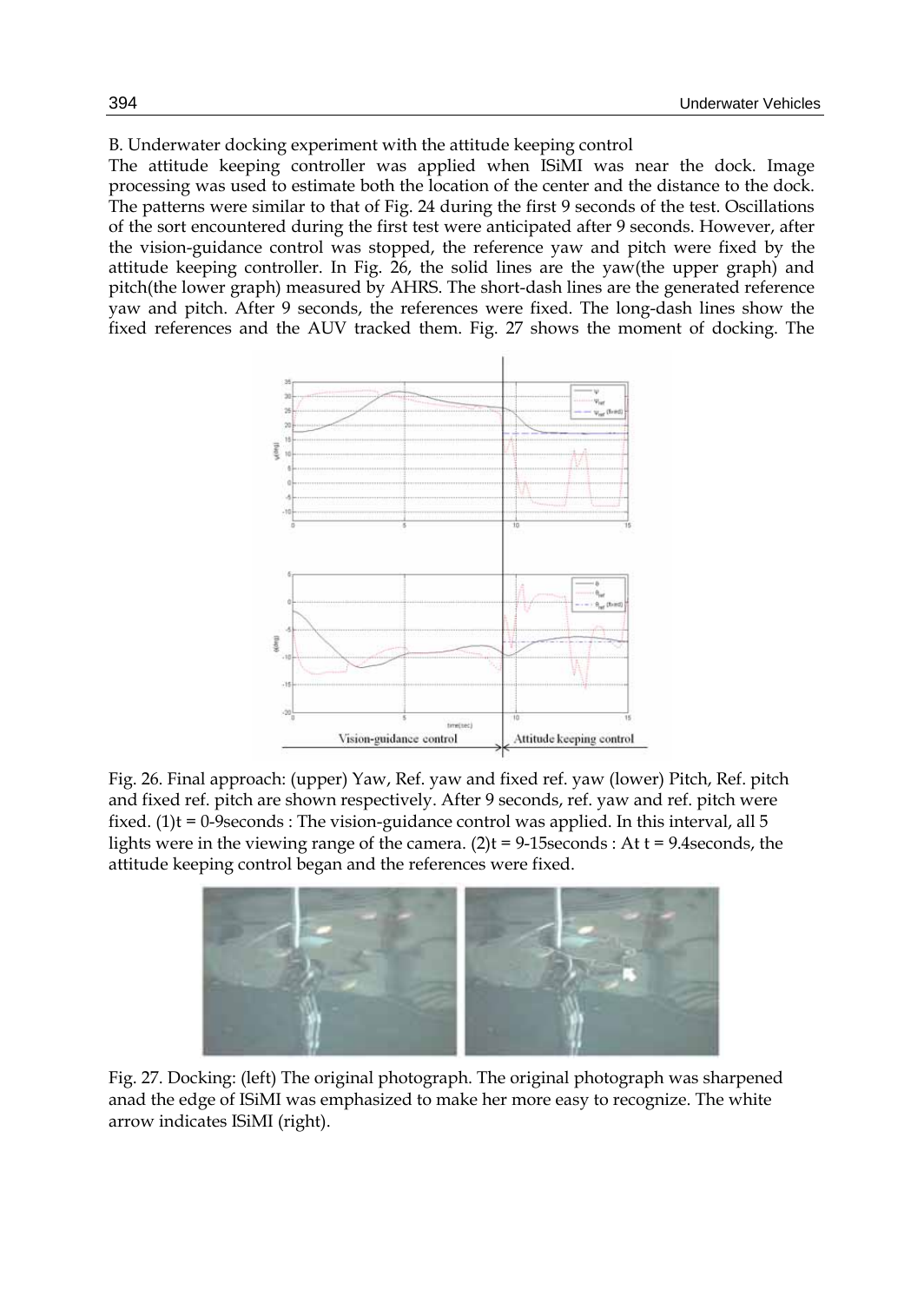original photo was sharpened and the edge of IsiMI was emphasized in order to make her more easy to recognize. The photo shows that ISiMI was going into the dock with a more precise approach.

# **9. Conclusion**

In this chpater, the design, implementation and test results of a small AUV named ISiMI are presented. The AUV, ISiMI, developed in KORDI is a test-bed for the validation of the algorithms and instruments of the AUV. For fast experimental feedback on new algorithms, ISiMI was designed to be able to cruise in the Ocean Engineering Basin environment at KORDI. The zigzag test and the turning test were carried out to check ISiMI's maneuvering properties. The depth control and waypoint tracking tests were carried out to validate the feedback controller of ISiMI. The experiment results were compared with those of the simulation. The research works were fed back to the design and implementation of a 100mclass AUV named ISiMI100. ISiMI100 is equipped with additional sensors such as a doppler velocity log, an acoustic telemetry modem, an obstacle avoidance sonar, a range sonar, and a GPS module. A photo of ISiMI100 is shown in Fig. 28. The mission test of ISiMI and the sea trial of ISiMI100 remain to be performed in future works.



Doppler velocity log Obstacle avoidance sonar

A final approach algorithm based on vision guidance for the underwater docking of an AUV was developed and introduced. The algorithm allowed the tested AUV to identify dock lights, eliminate interfering luminary noises and successfully estimate both the center of the dock and the distance to it during the first stage of the docking sequence despite the fact that the AUV was unable to detect the dock lights when close to the dock. The final approach algorithm based on vision guidance did guide the AUV to the dock successfully. The area where the lights were out of the camera viewing range occasioned confusion, as expected, but the attitude keeping control was able to keep the AUV on the way to the dock. Underwater docking experiments showed the necessity of the attitude keeping control. The use of the attitude keeping control as well as the vision-guidance control improved the precision of docking performance. The fixed references guided the AUV more precisely and safely. Although the docking experiments were conducted under controlled conditions, the results of the experiments showed the utility and potential of the vision-based guidance algorithm for docking.

Future problems include successfully docking when (1) the dock is moving, (2) the dock is placed out of the camera viewing range at the beginning of a return process, and (3) currents

Figure 28. Sea-trial version of ISiMI AUV named ISiMI100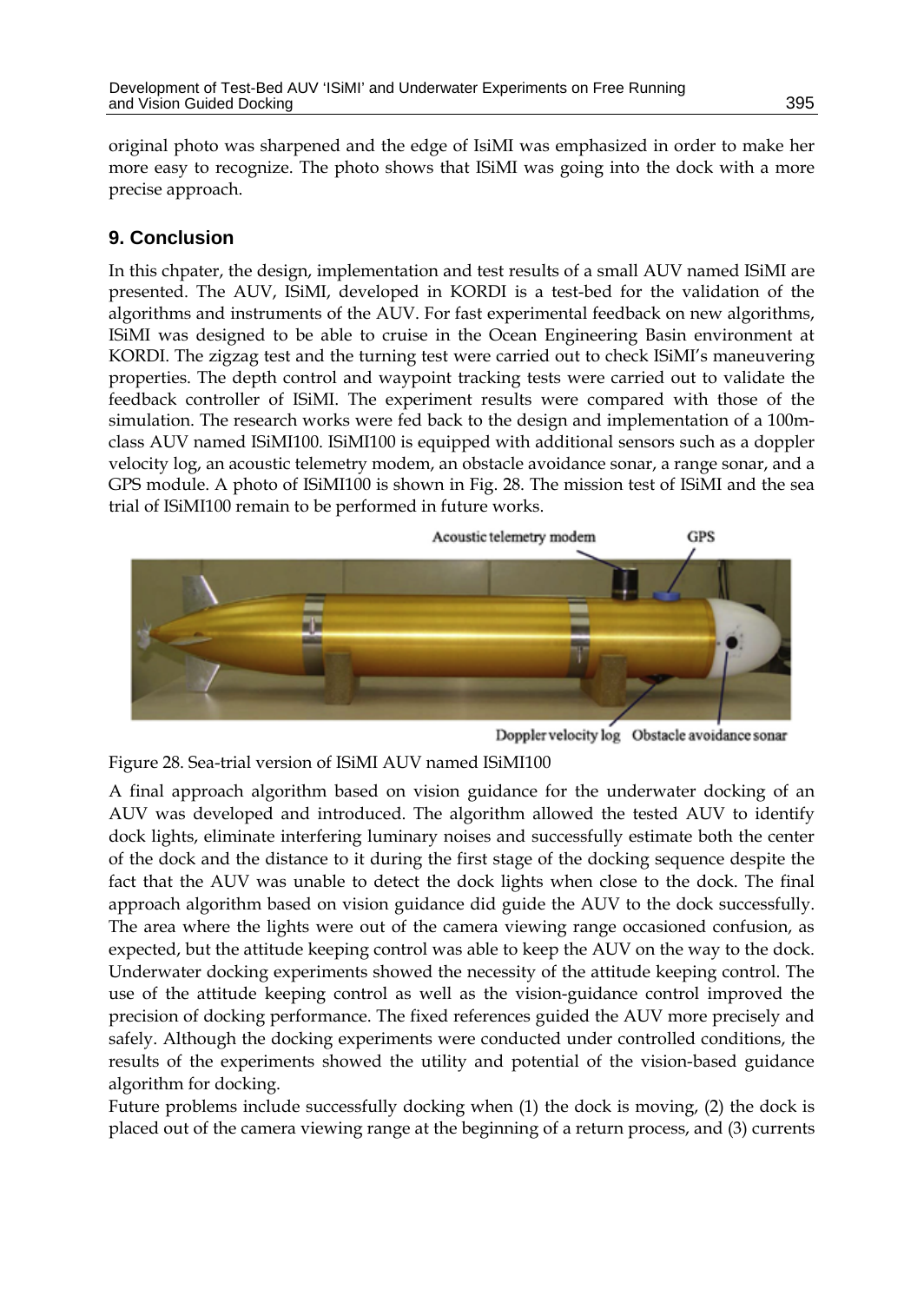and waves are present. Generation of the optimized path from any initial start point to the dock is also a subject for future study.

## **10. Acknowledgments**

This work was supported in part by MLTMA of Korea for the "development of a deep-sea unmanned underwater vehicle," and KORDI, for the "development of ubiquitous-based key technologies for the smart operation of maritime exploration fleets."

#### **11. References**

- Allen, B., Stokey, R., Austin, T., Forrester, N., Goldsborough, R., Purcell, M., von Alt, C., 1997. REMUS: A small, low cost AUV; system description, field trials and performance results. Proceedings of the Oceans Conference pp 994-1000.
- Allen, B., Austin, T., Forrester, N. Goldsborough, R. Kukulya, A., Packard, G., Purcell. M., Stokey, R., 2006. Autonomous docking demonstrations with enhanced REMUS technology, Proceedings of OCEANS 2006. MTS/IEEE, pp. 1-6.
- Bellingham, J.G., Bales, J.W., Goudey, C.A., Consi, T.R., 1993. Performance characteristics of the Odyssey AUV. Proceedings of the Eighth International Symposium on Unmanned Untethered Submersible Technology (AUV '93), pp. 37-59.
- Cowen, S., Briest, S., Dombrowski, J., 1997. Underwater docking of autonomous undersea vehicles using optical terminal guidance, Proceedings of OCEANS '97. MTS/IEEE, Vol. 2, pp. 1143-1147.
- Deltheil, C., Didier, L., Hospital, E., Brutzman, D. P., 2000. Simulating an optical guidance system for the recovery of an unmanned underwater vehicle, IEEE Journal of Oceanic Engineering, Vol. 25, No. 4, pp. 568-574.
- Edwards, D.B., Bean, T.A., Odell, D.L., Anderson, M.J., 2004. A leader-follower algorithm for multiple AUV formations. Proceedings of IEEE/OES. pp 40-46.
- Feezor, M. D., Blankinship, P. R., Bellingham, J. G., Sorrell, F. Y., 1997. Autonomous underwater vehicle homing/docking via electromagnetic guidance, Proceedings of OCEANS '97. MTS/IEEE, Vol. 2, pp. 1137-1142.
- Feldman, J., 1979. DTNSRDC Revised Standard Submarine Equations of Motion. DTNSRDC/SPD-0393-09.
- Fiorelli, E., Leonard, N.E., Bhatta, P., Paley, D., Bachmayer, R., Fratantoni, D.M., 2004. Multi-AUV control and adaptive sampling in Moterey Bay. Workshop on Multiple AUV Operations (AUV04). pp 134-147
- Fossen, T.I., 1994. Guidance and Control of Ocean Vehicles. John Wiley & Sons Ltd.
- Gertler, M., Hagen, G. R., 1967. Standard equations of motion for submarine simulations, NSRDC Report No. 2510.
- Healey, A.J., Lienard, D., 1993. Multivariable sliding-mode control for autonomous diving and steering of unmanned underwater vehicles. IEEE Journal of Oceanic Engineering, 18 (3), 327-339.
- Hobson, B. W., McEwen, R. S., Erickson, J., Hoover. T., McBride, L., Shane, F., Bellingham, J. G., 2007. The development and ocean testing of an AUV docking station for a 21" AUV, Proceedings of OCEANS 2007.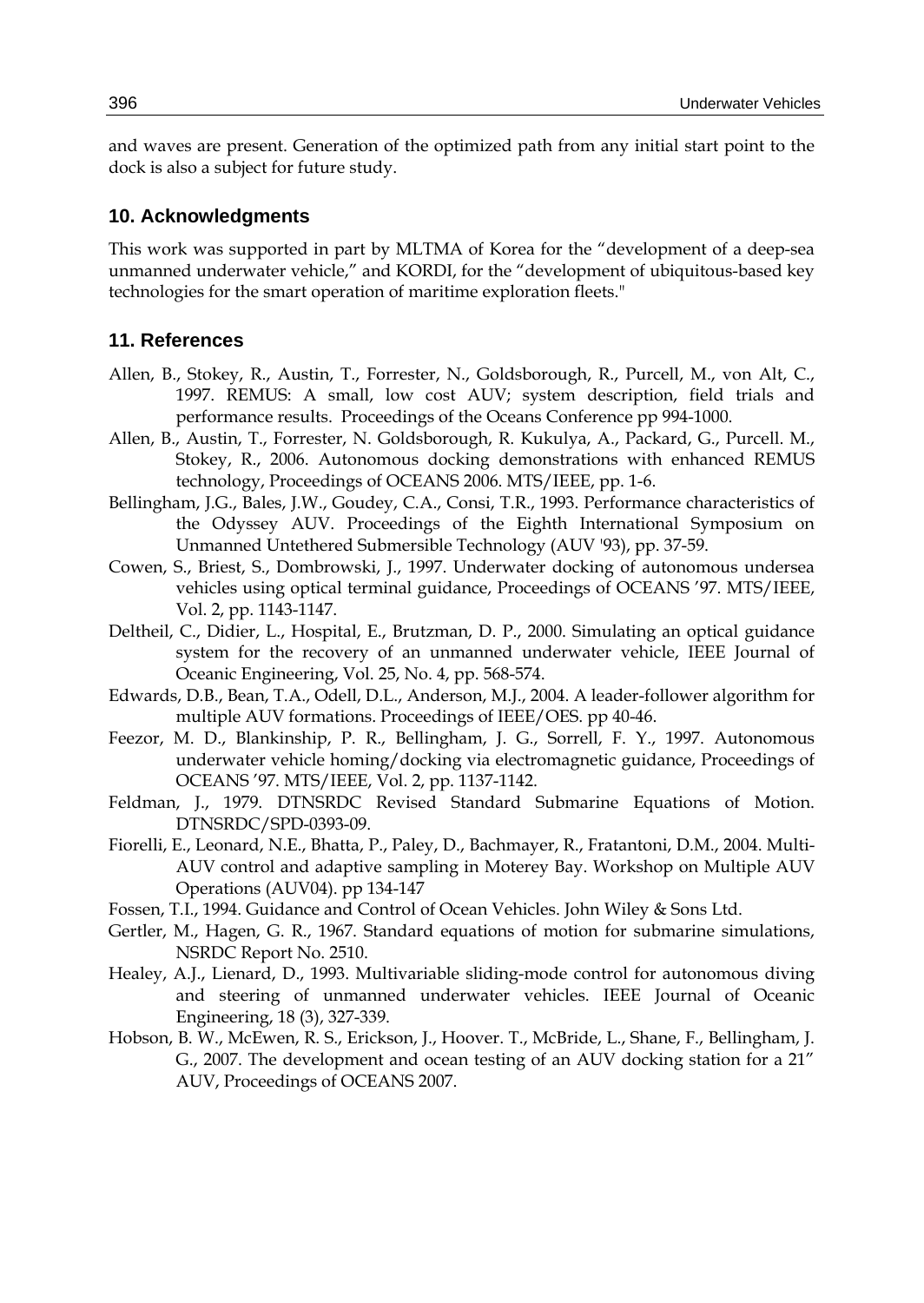- Hong, Y. H., Kim, J. Y., Lee, P. M., Jeon, B. H., Oh, K. H., Oh, J. H., 2003. Development of the homing and docking algorithm for AUV, Proceedings of the Thirteenth International Offshore and Polar Engineering Conference, pp. 205-212.
- Jeon, B.H., Lee, P.M., Li, J.H., Hong, S.W., Kim, Y.G., Lee, J., 2003. Multivariable optimal control of an autonomous underwater vehicle for steering and diving control in variable speed, Proceedings of Oceans Conference, San Diego, pp 2659-2664.
- Jun, B. H., Park, J. Y., Lee, P. M., Ma, S. J., Kim, Y. S., Oh, J. H., Lim, Y. K., 2007. Design, implementation and free running test of ISiMI; an AUV for cruising in ocean engineering basin environment, Proceedings of OCEANS 2007 IEEE Aberdeen.
- Jun, B. H., Park, J. Y., Lee, F. Y., Lee, P. M., Lee, C. M., Kim, K. H., Lim, Y. K., Oh, J. H., 2008. Development of the AUV 'ISiMI' and a free running test in an Ocean Engineering Basin, Ocean Engineering, http://dx.doi.org/10.1016/j.oceaneng.2008.07.009
- Kim, J. Y., Park, I. W., Oh. J. H., 2006. Experimental realization of dynamic walking of the biped humanoid robot KHR-2 using zero moment point feedback and inertial measurement, Advanced Robotics, Vol. 20, No. 6, pp. 707-736.
- Lee, P. M., Hong, S.W., Lim, Y.K., Lee, C.M., Jeon, B.H., Park, J.W, 1999. Discrete-time quasisliding mode control of an autonomous underwater vehicle. IEEE Journal of Oceanic Engineering, 24 (3), 388-395.
- Lee, P. M., Jeon, B. H., Lee, C. M., 2002. A docking and control system for an autonomous underwater vehicle, Proceedings of OCEANS 2002. MTS/IEEE, pp. 1609-1614.
- Lee, P. M., Jeon, B. H., Kim, S. M., 2003. Visual servoing for underwater docking of an autonomous underwater vehicle with one camera, Proceedings of OCEANS 2003, Vol. 2, pp. 677-682.
- Lee, P. M., Jun, B. H., Kim, K. H., Lee, J. H., Aoki, T., Hyakudome, T., 2007. Simulation of an inertial acoustic navigation system with range aiding for an autonomous underwater vehicle. IEEE Journal of Oceanic Engineering, 32 (2), 329-345.
- Lee, P. M., Jun, B. H., 2007. Pseudo long base line navigation algorithm for underwater vehicles with inertial sensors and two acoustic range measurements, Ocean Engineering, Vol. 34, Issues 3-4, pp. 416-425.
- Myring, D. F., 1976. A theoretical study of body drag in subcritical axisymmetric flow, Aeronautical Quarterly, vol. 27, pp 186-194.
- Nerstein W., Smith, K.C., 1968. Hydrodynamic coefficient equations and computer programs. The bendix Corporation report.
- Park, J. Y., Jun, B. H., Lee, P. M., Lee, F. Y., Oh, J. H., 2007. Experiment on underwater docking of an autonomous underwater vehicle 'ISiMI' using optical terminal guidance, Proceedings of OCEANS 2007 IEEE Aberdeen.
- Prestero, T., 2001. Verification of a Six-Degree of Freedom Simulation Model for the REMUS Autonomous Underwater Vehicle. M.S. Dissertation, MIT and WHOI.
- Shapiro, L. G., Stockman, G. C, 2001. Computer Vision, Prentice Hall, NJ.
- Singh, H., Bellingham, J.G., Hover, F., Lerner, S., Moran, B.A., Heydt, K., Yoerger, D., 2001. Docking for an autonomous ocean sampling network. IEEE Journal of Oceanic Engineering, 26 (4), 498-514.
- Stokey, R., Allen, B., Austin, T., Goldsborough, R., Forrester, N., Purcell, M., Alt, C.V., 2001. Enabling technologies for REMUS docking : an integral component of an autonomous ocean-sampling network. IEEE Journal of Oceanic Engineering, 26 (4), 487-497.